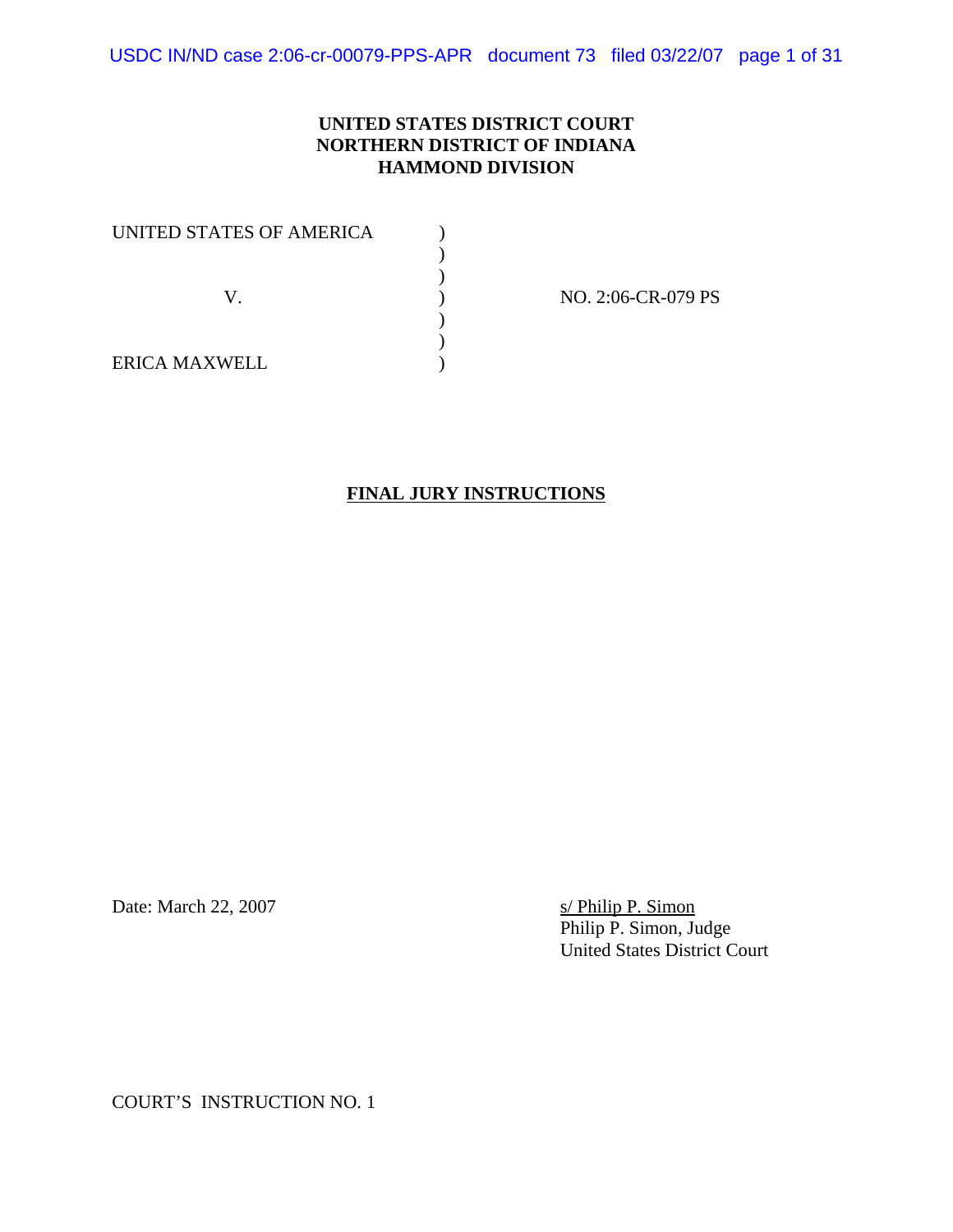#### USDC IN/ND case 2:06-cr-00079-PPS-APR document 73 filed 03/22/07 page 2 of 31

Members of the jury, you have seen and heard all the evidence and the arguments of the attorneys. Now I will instruct you on the law.

You have two duties as a jury. Your first duty is to decide the facts from the evidence in the case. This is your job, and yours alone.

Your second duty is to apply the law that I give you to the facts. You must follow these instructions, even if you disagree with them. Each of the instructions is important, and you must follow all of them.

Perform these duties fairly and impartially. Do not allow sympathy, prejudice, fear, or public opinion to influence you. You should not be influenced by any person's race, color, religion, national ancestry, or sex.

Nothing I say now, and nothing I said or did during the trial, is meant to indicate any opinion on my part about what the facts are or about what your verdict should be.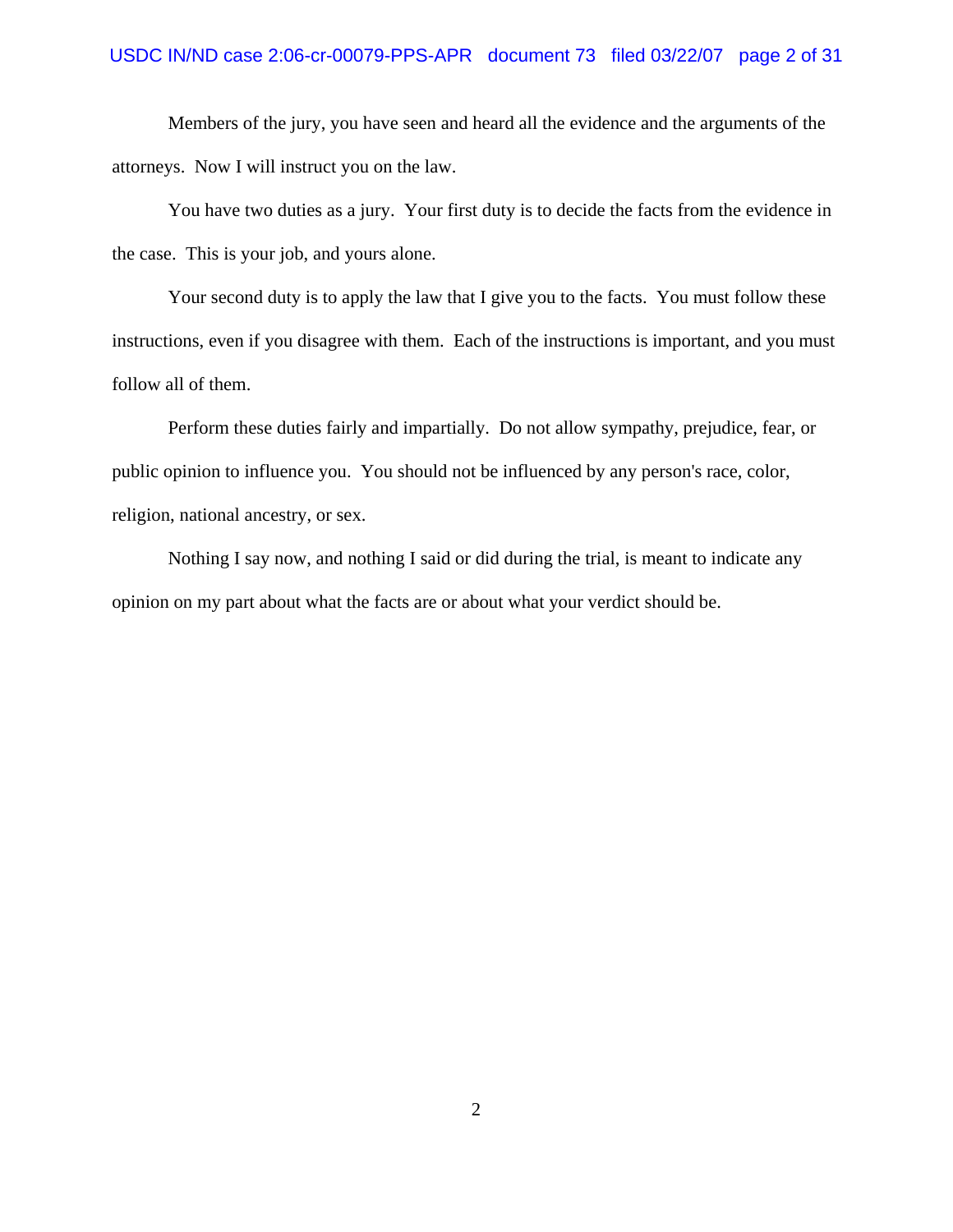USDC IN/ND case 2:06-cr-00079-PPS-APR document 73 filed 03/22/07 page 3 of 31

# COURT'S INSTRUCTION NO. 2

The evidence consists of the testimony of the witnesses and the exhibits admitted in evidence.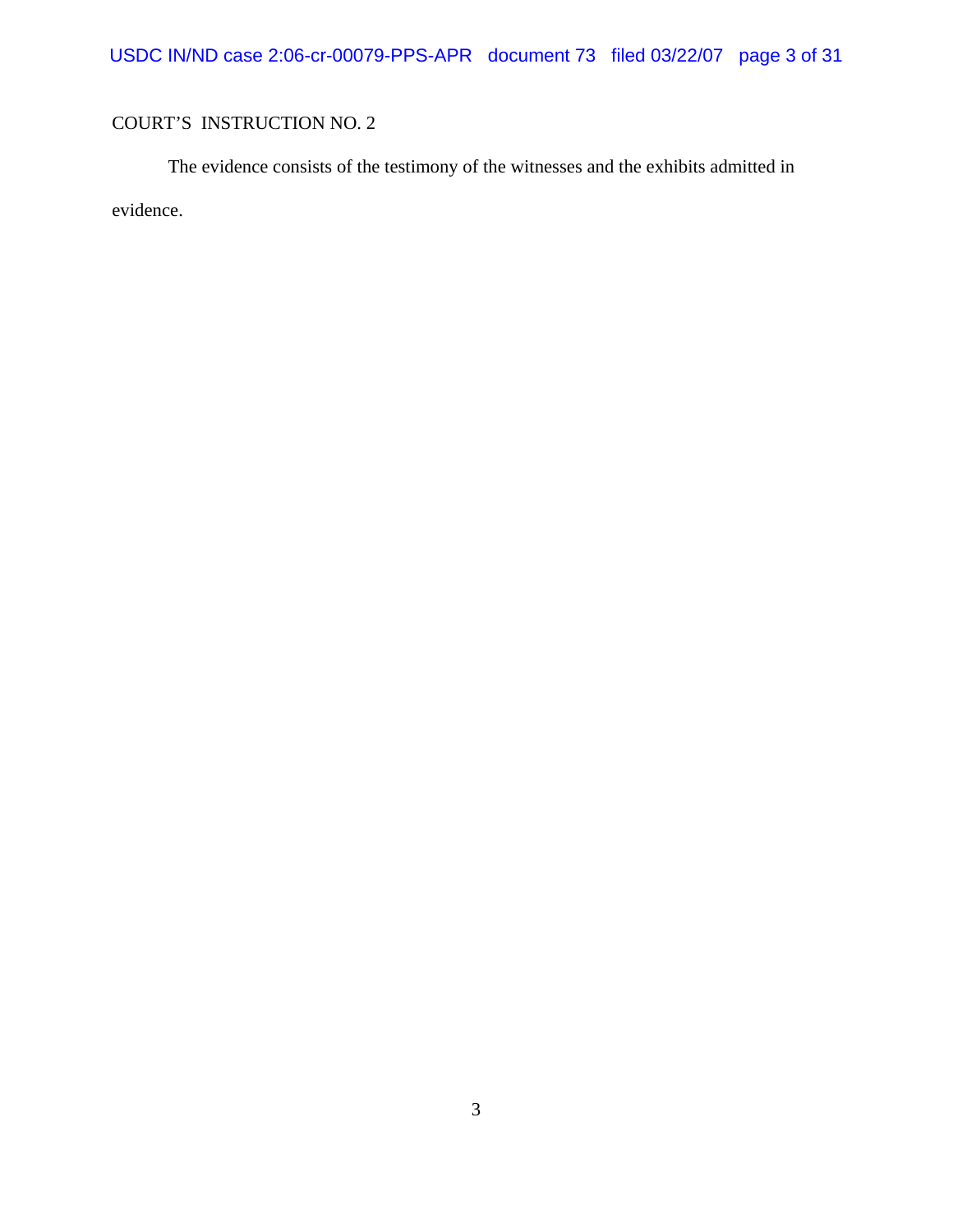You are to decide whether the testimony of each of the witnesses is truthful and accurate, in part, in whole, or not at all, as well as what weight, if any, you give to the testimony of each witness. In evaluating the testimony of any witness, you may consider, among other things:

- the witness's intelligence;

- the ability and opportunity the witness had to see, hear, or know the things that the witness testified about;

- the witness's memory;

- any interest, bias, or prejudice the witness may have;

- the manner of the witness while testifying; and

- the reasonableness of the witness's testimony in light of all the evidence in the case.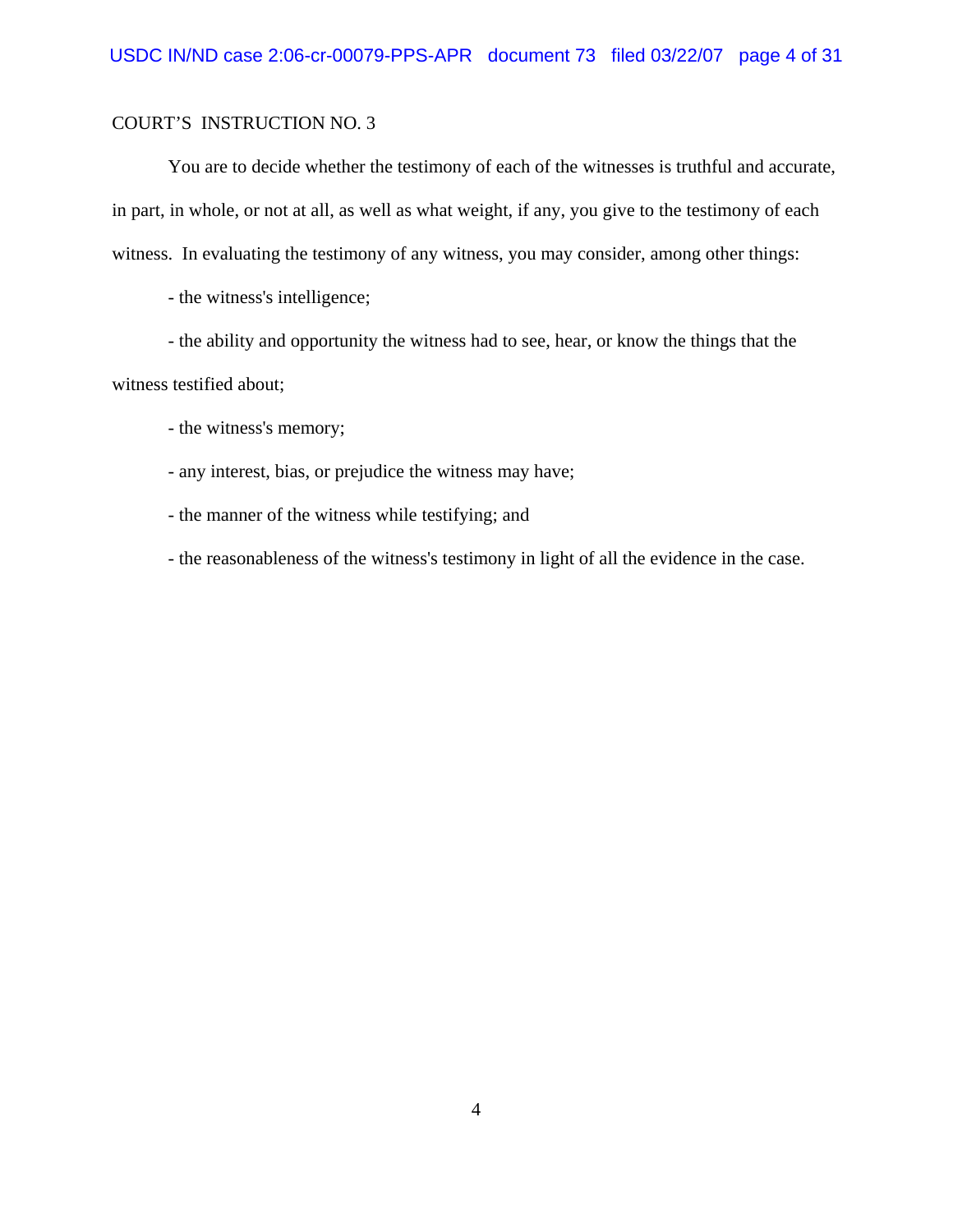You should use common sense in weighing the evidence and consider the evidence in light of your own observations in life. In our lives, we often look at one fact and conclude from it that another fact exists. In law we call this "inference." A jury is allowed to make reasonable inferences. Any inferences you make must be reasonable and must be based on the evidence in the case.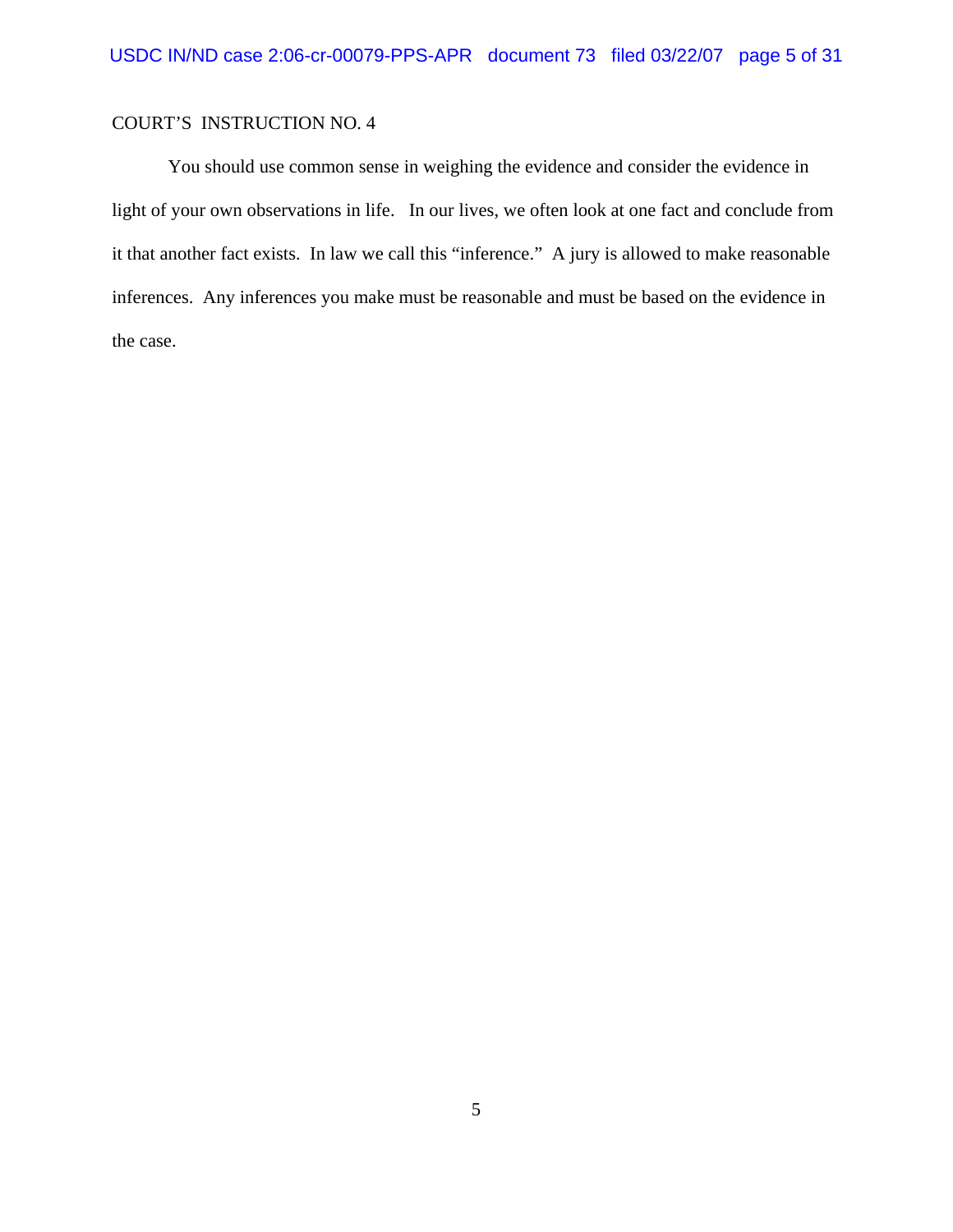Some of you have heard the phrases "circumstantial evidence" and "direct evidence." Direct evidence is the testimony of someone who claims to have personal knowledge of the commission of the crime which has been charged, such as an eyewitness. Circumstantial evidence is the proof of a series of facts which tend to show whether the defendant is guilty or not guilty. The law makes no distinction between the weight to be given either direct or circumstantial evidence. You should decide how much weight to give to any evidence. All the evidence in the case, including the circumstantial evidence, should be considered by you in reaching your verdict.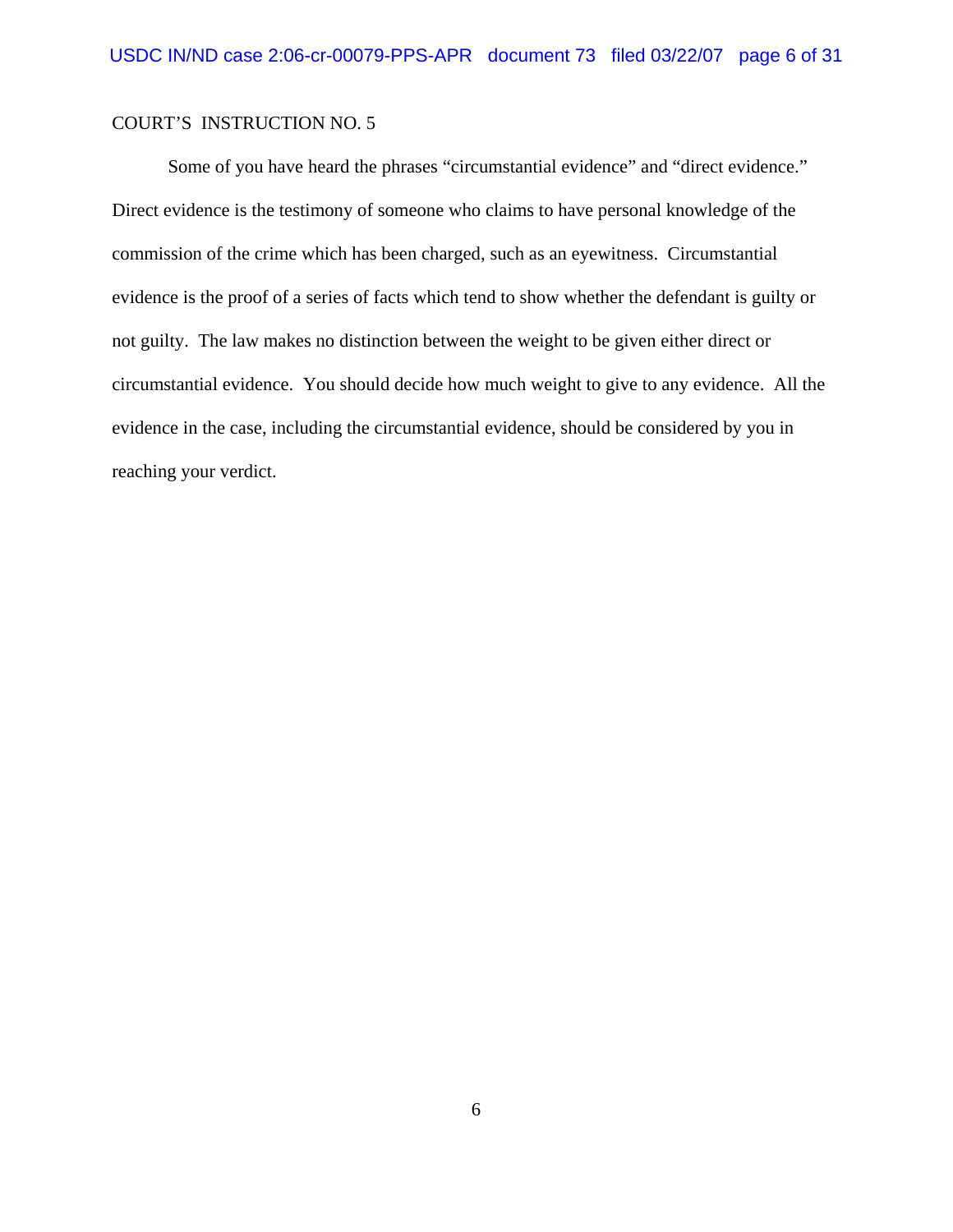Certain things are not evidence. I will list them for you:

First, testimony that I struck from the record, or that I told you to disregard, is not evidence and must not be considered.

Second, anything that you may have seen or heard outside the courtroom is not evidence and must be entirely disregarded. This includes any press, radio, or television reports you may have seen or heard. Such reports are not evidence and your verdict must not be influenced in any way by such publicity.

Third, questions and objections by the lawyers are not evidence. Attorneys have a duty to object when they believe a question is improper. You should not be influenced by any objection or by my ruling on it.

Fourth, the lawyers' statements to you are not evidence. The purpose of these statements is to discuss the issues and the evidence. If the evidence as you remember it differs from what the lawyers said, your memory is what counts.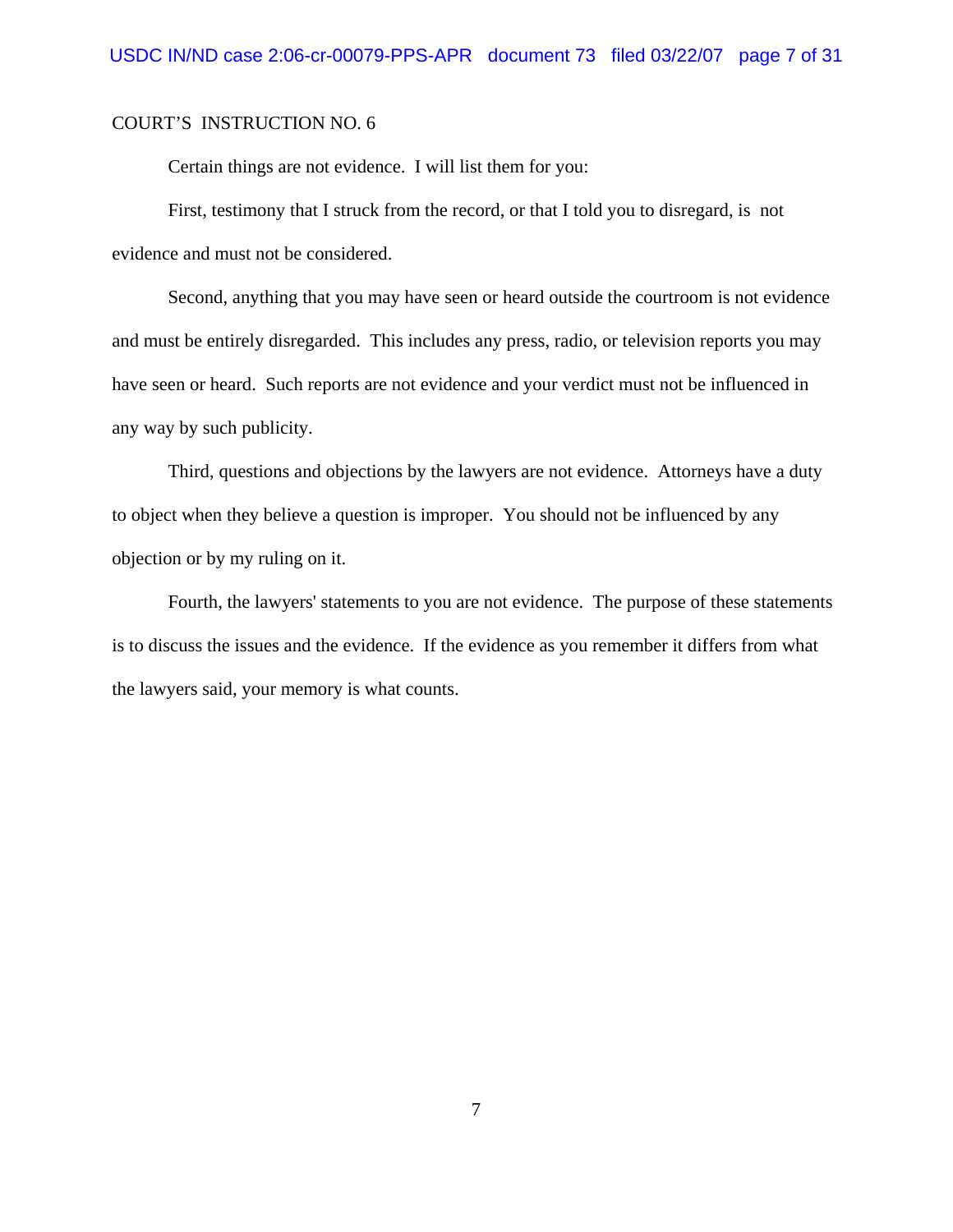It is proper for an attorney to interview any witness in preparation for trial.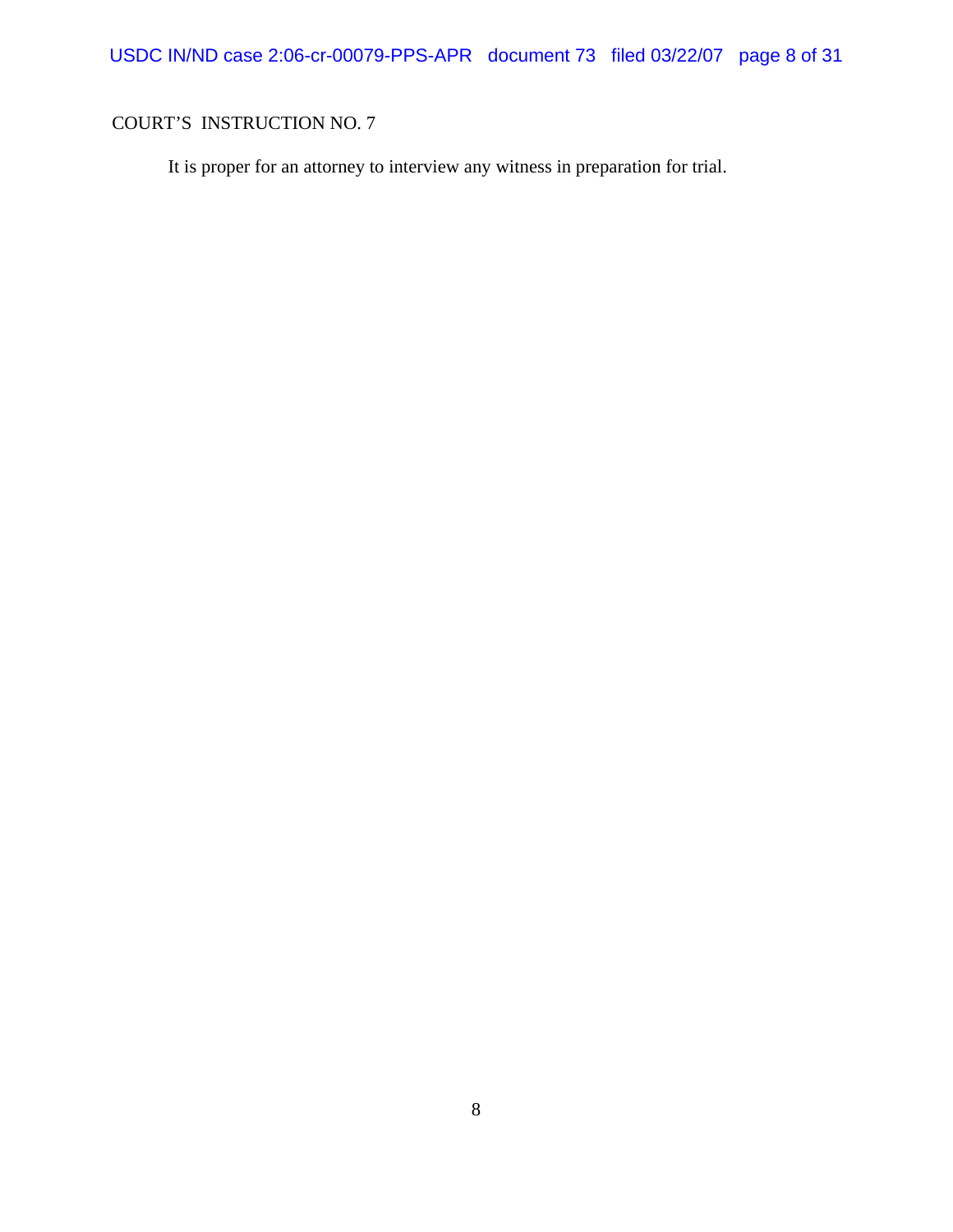The indictment in this case is the formal method of accusing the defendant of an offense and placing the defendant on trial. It is not evidence against the defendant and does not create any inference of guilt.

The defendant is charged with the offense of participating in a conspiracy to sell drug paraphernalia. She is also charged with the offense of selling and offering to sell drug paraphernalia. The defendant has pleaded not guilty to the charges.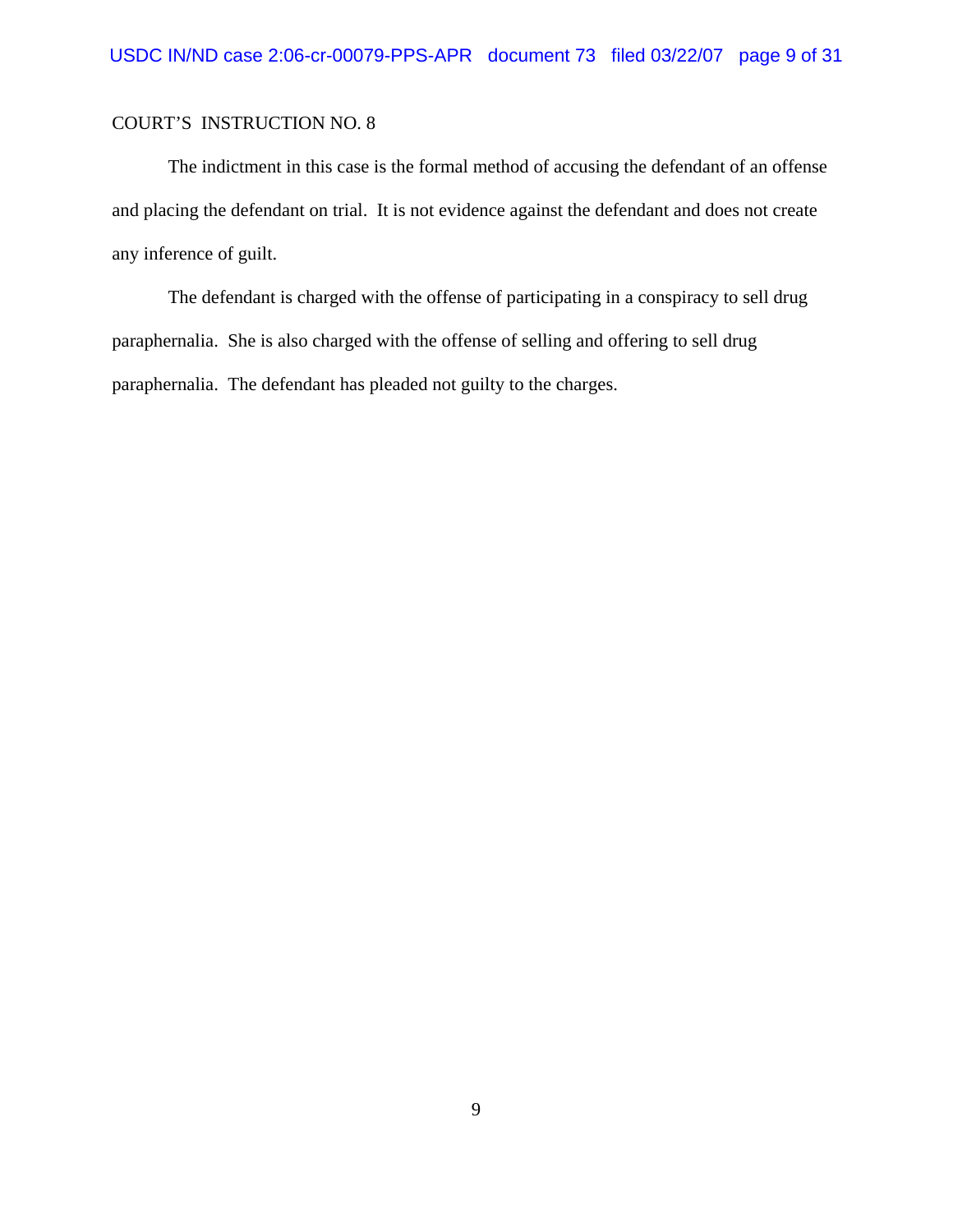The defendant is presumed to be innocent of the charges. This presumption continues during every stage of the trial and your deliberations on the verdict. It is not overcome unless from all the evidence in the case you are convinced beyond a reasonable doubt that the defendant is guilty as charged. The government has the burden of proving the guilt of the defendant beyond a reasonable doubt. This burden of proof stays with the government throughout the case. The defendant is never required to prove her innocence or to produce any evidence at all.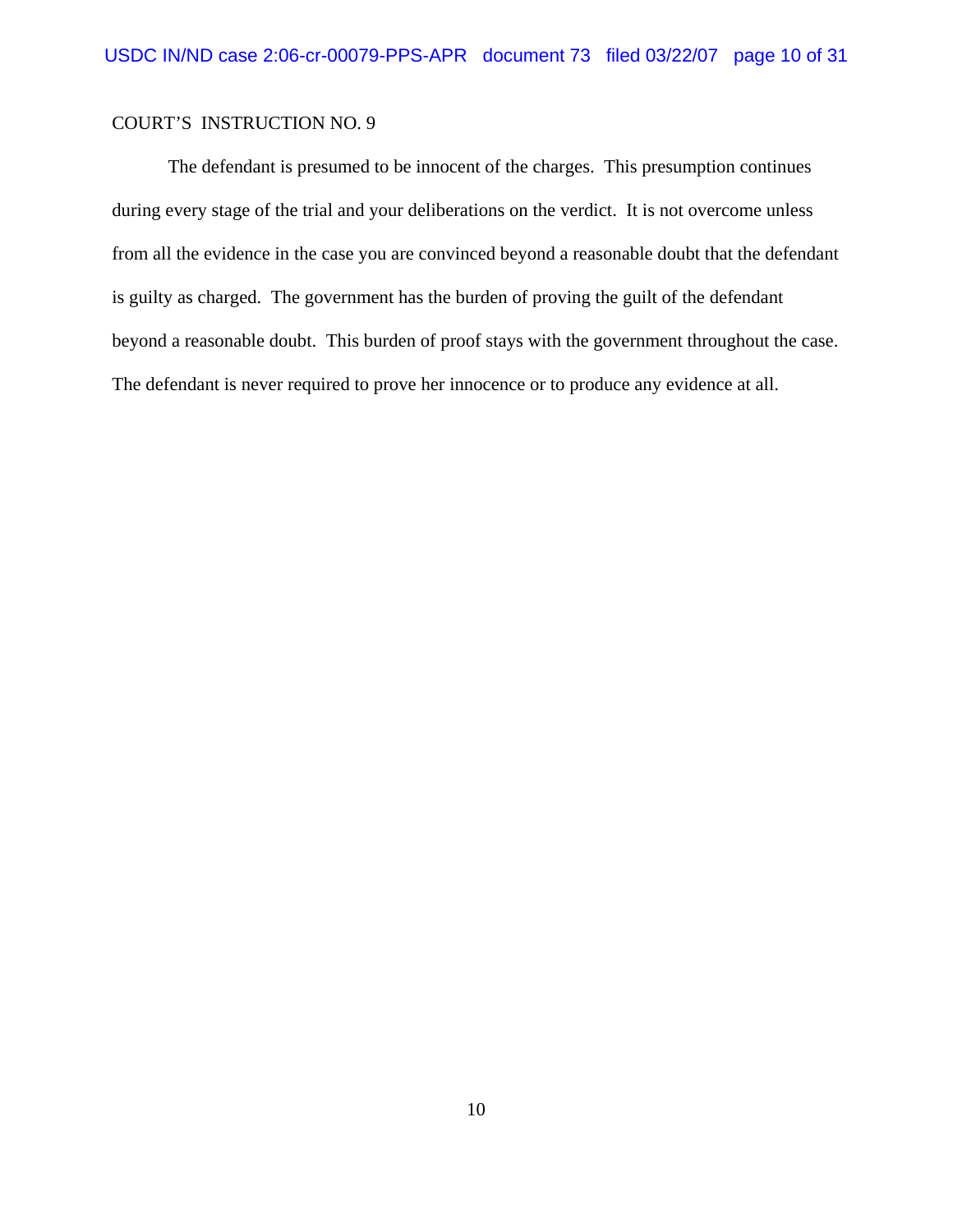The defendant has an absolute right not to testify. The fact that the defendant did not testify should not be considered by you in any way in arriving at your verdict.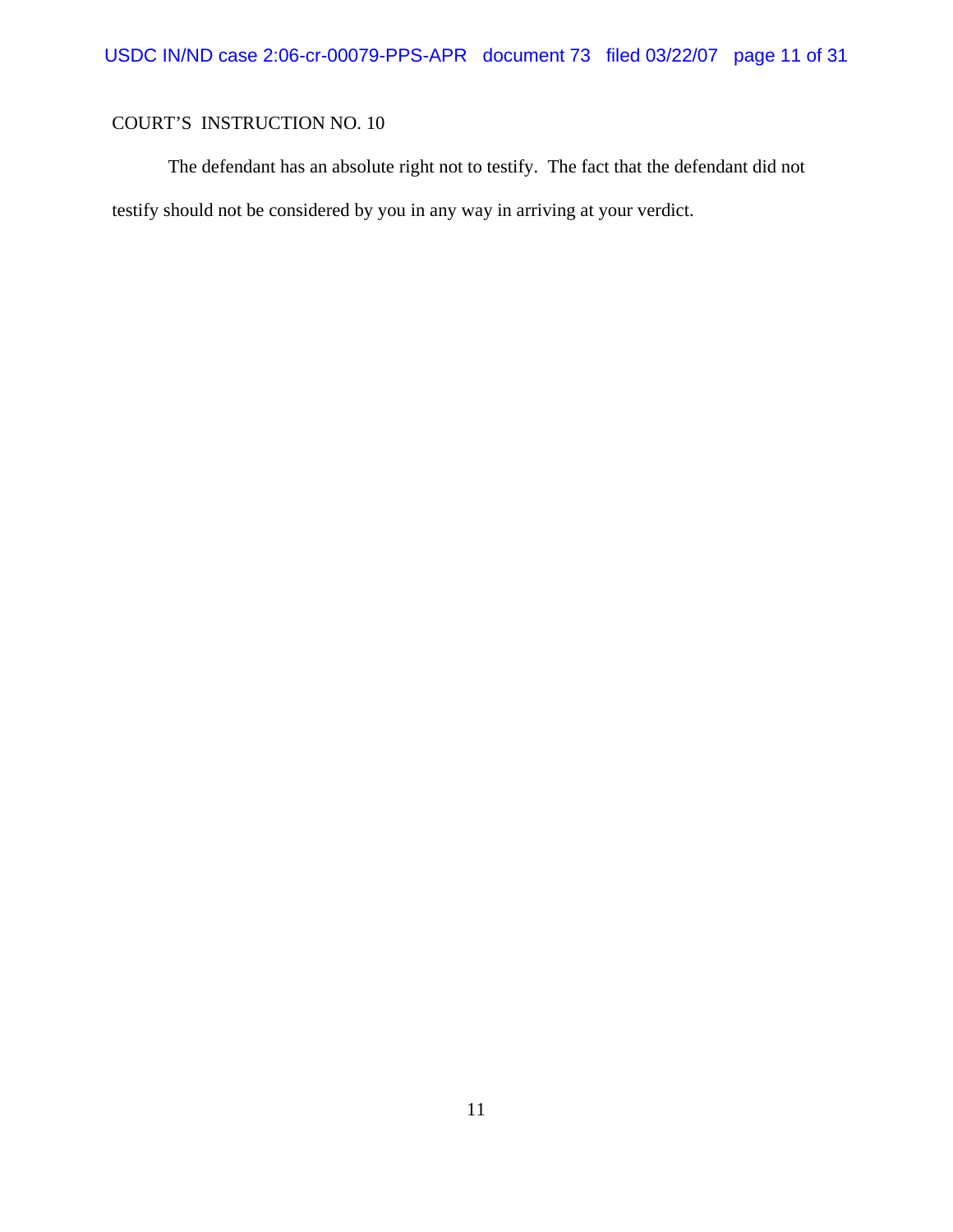You have received evidence of statements said to be made by the defendant . You must decide whether the defendant did in fact make the statements. If you find that the defendant did make the statements, then you must decide what weight, if any, you feel the statements deserve. In making this decision, you should consider all matters in evidence having to do with the statements, including those concerning the defendant herself and the circumstances under which the statements were made.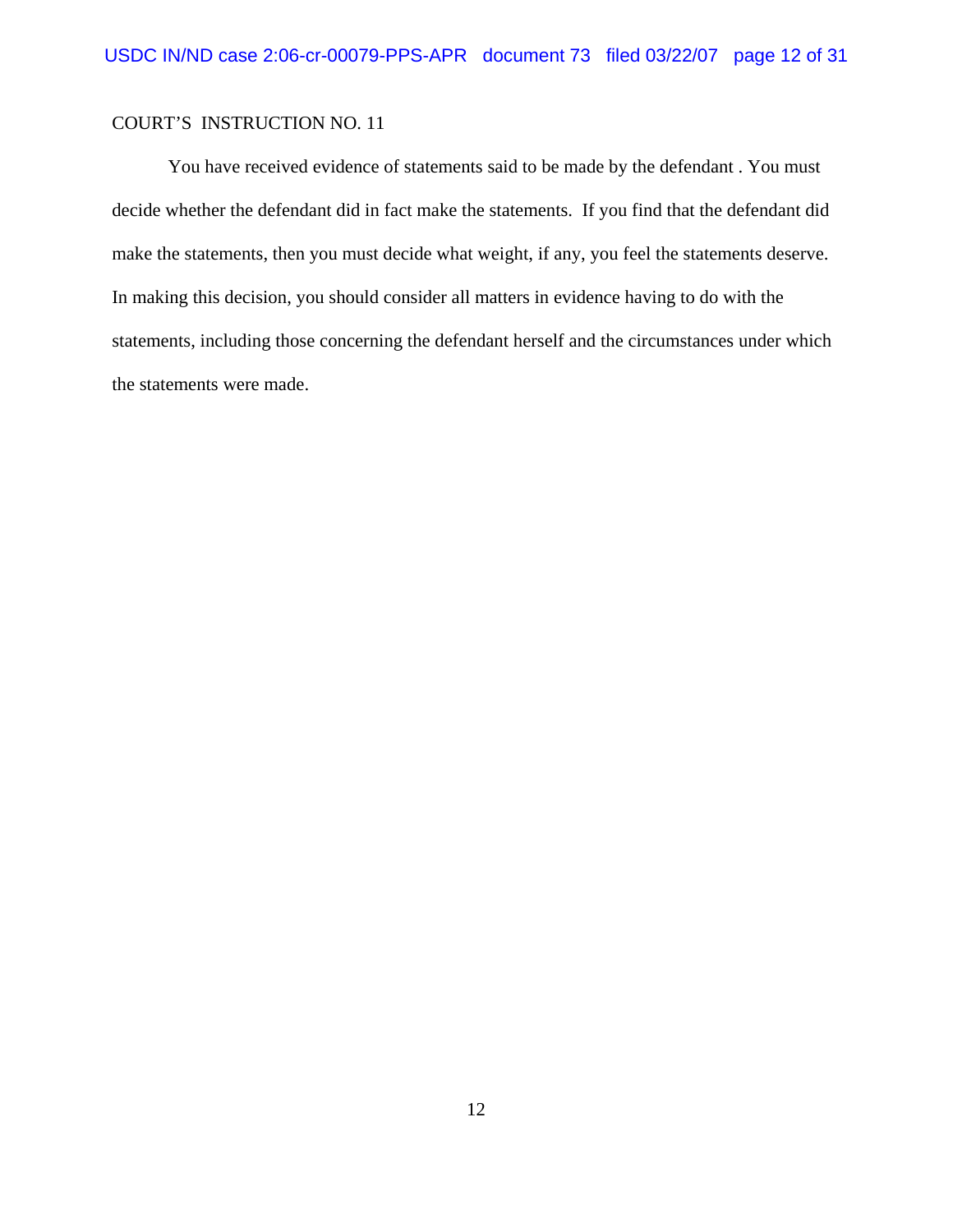You have heard evidence that before trial a witness made a statement that may be inconsistent with the witness' testimony here in court. If you find that it is inconsistent, you may consider the earlier statement only in deciding the truthfulness and accuracy of that witness' testimony in trial. You may not use it as evidence of the truth of the matters contained in that prior statement.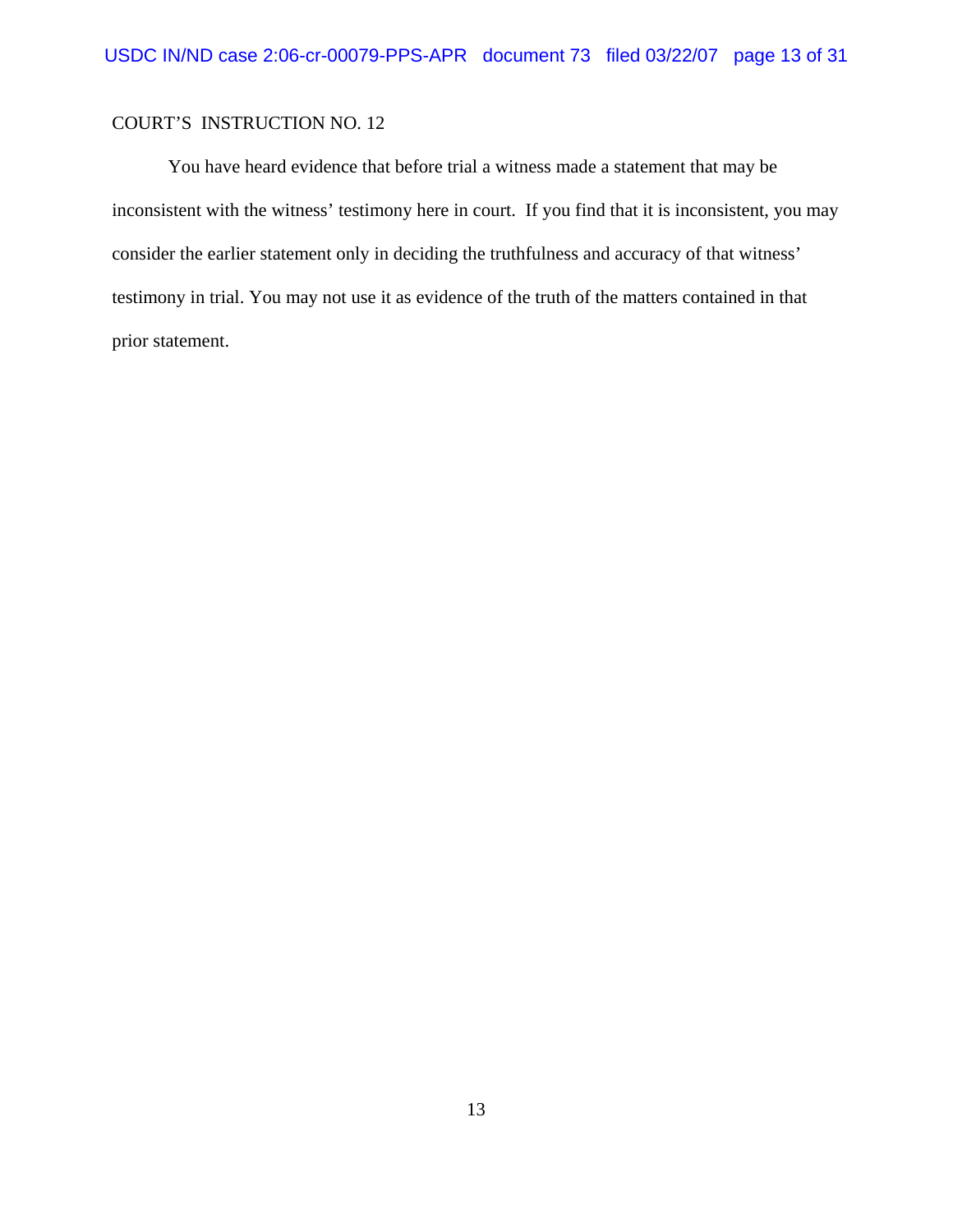You have heard testimony from Boris Zivkovich and John Thorsky who:

(a) received immunity; that is, a promise from the government that any testimony or other information they provide would not be used against them in a criminal case;

(b) received benefits from the government in connection with this case, namely the dismissal of other charges and a promise that the government will notify the sentencing judge of the nature, extent and value of their cooperation with the government; and

(c) have pleaded guilty to an offense arising out of the same occurrence for which the defendant is now on trial. Their guilty pleas are not to be considered as evidence against the defendant.

You may give the testimony of John Thorsky and Boris Zivkovich such weight as you feel it deserves, keeping in mind that it must be considered with caution and great care.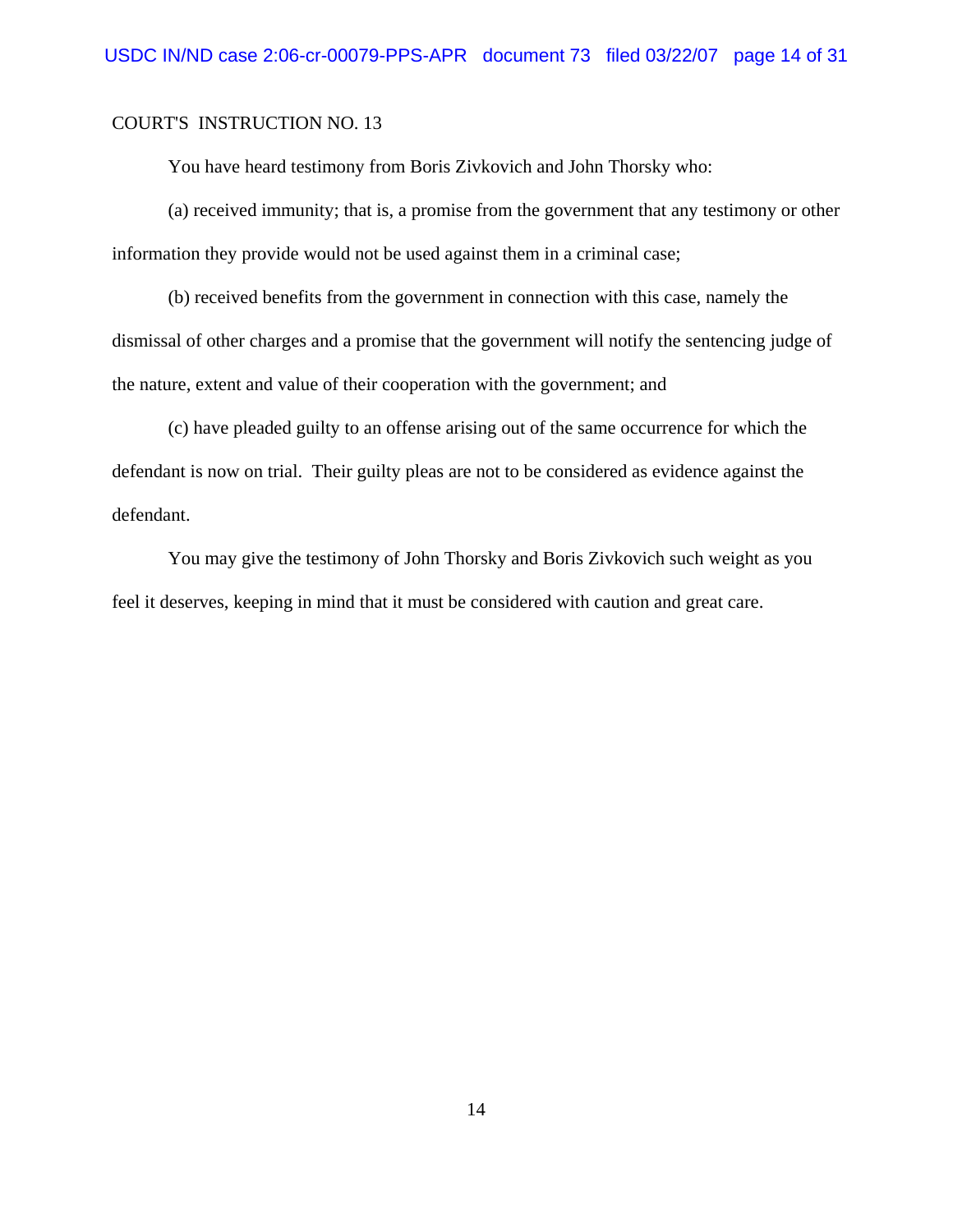You have heard recorded conversations. These recorded conversations are proper evidence and you may consider them, just as any other evidence.

I am providing you with the recordings and a player. You are not required to play the tapes, in part or in whole. You may rely, instead, on your recollections of these recordings as you heard them at trial.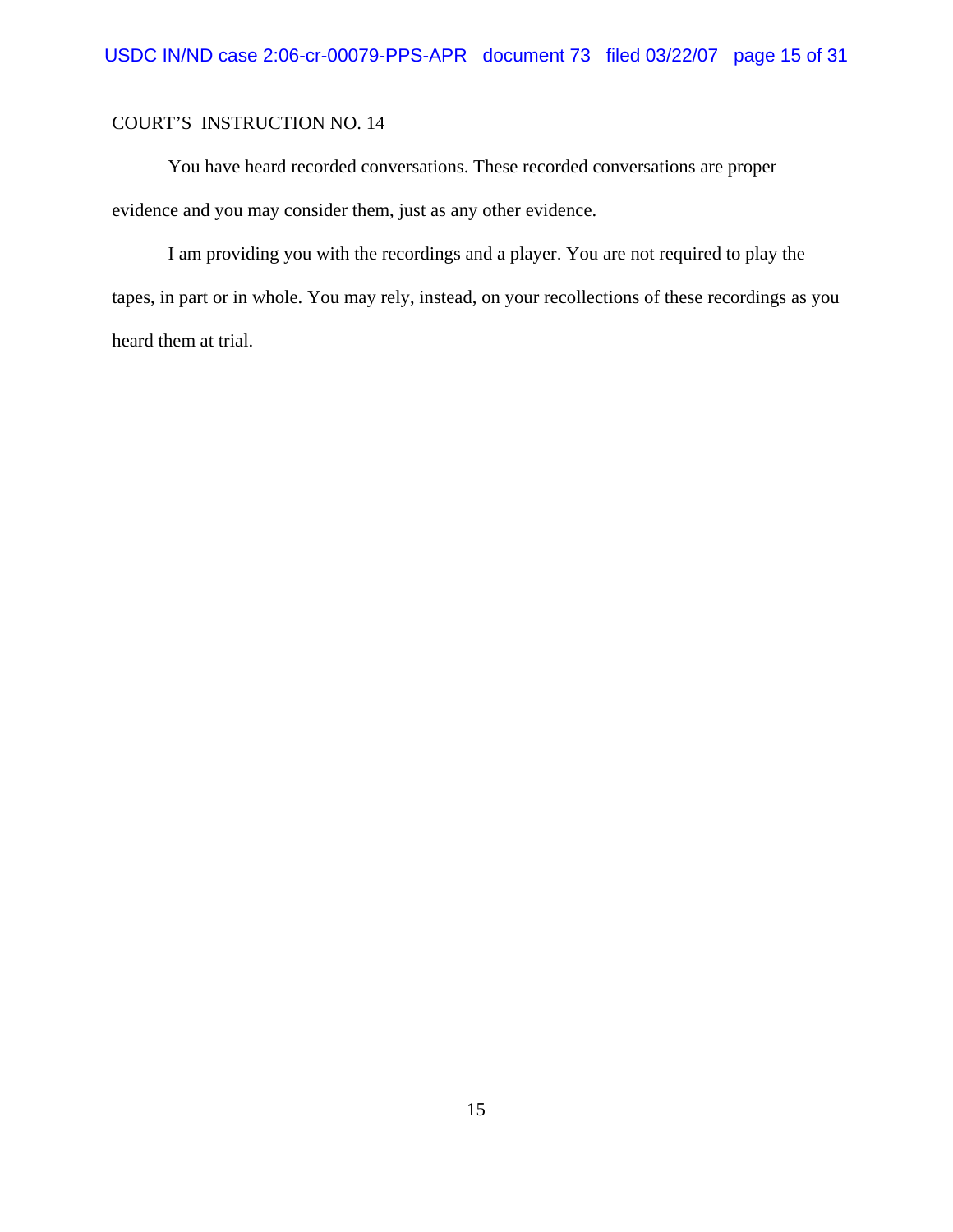Count 1 of the indictment charges the defendant with the crime of conspiracy in violation

of Title 18, United States Code, Section 371, which reads in pertinent part as follows:

"If two or more persons conspire to commit an offense against the United States . . . and one or more such persons does any act to effect the object of the conspiracy [they are in violation of this statute]."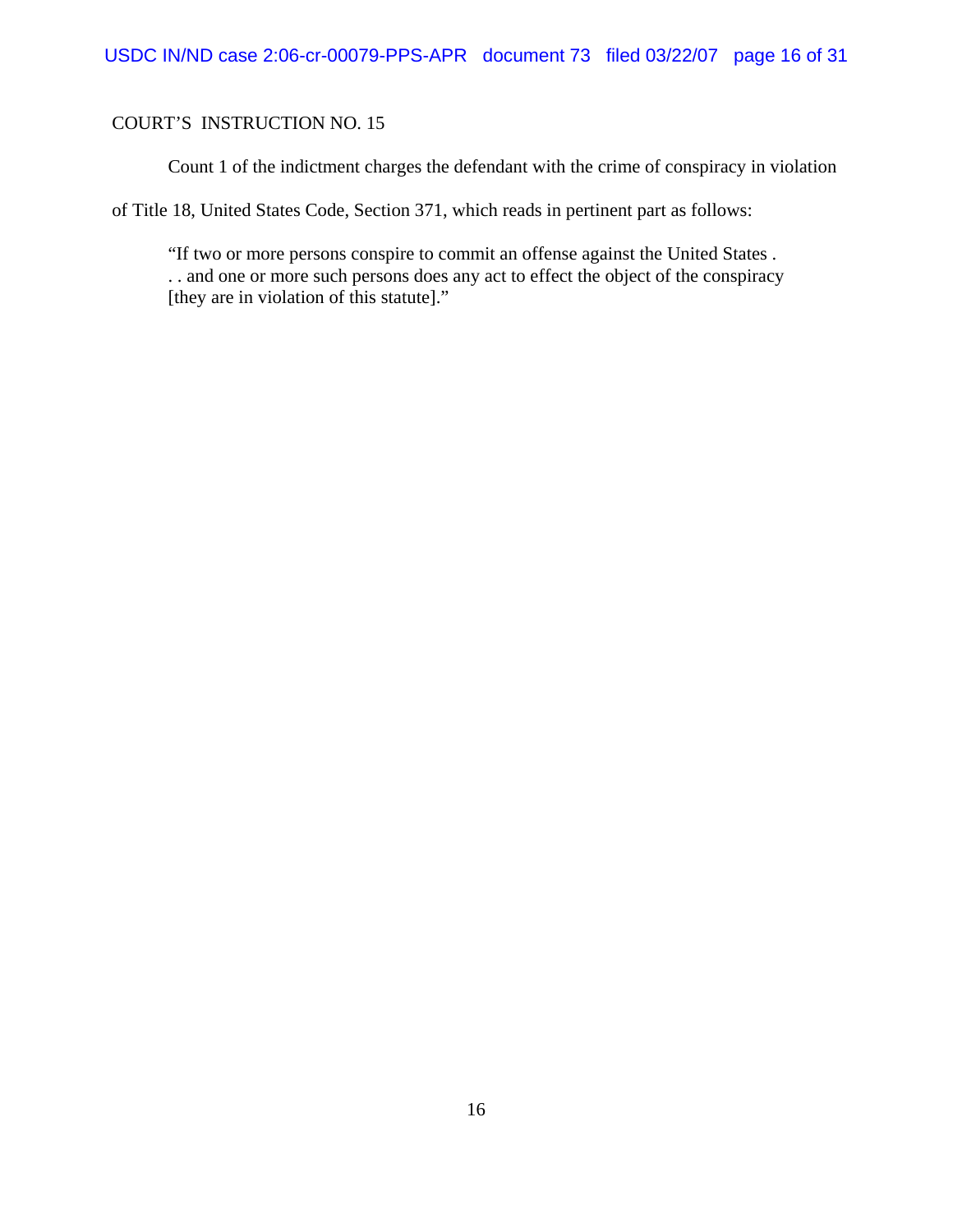A conspiracy is an agreement between two or more persons to accomplish an unlawful purpose. To sustain the charge of conspiracy, the government must prove:

First, that the conspiracy as charged in Count 1 existed;

Second, that the defendant knowingly became a member of the conspiracy with an intention to further the conspiracy; and

Third, that an overt act was committed by at least one conspirator in furtherance of the conspiracy.

If you find from your consideration of all the evidence that each of these propositions has been proved beyond a reasonable doubt, then you should find the defendant guilty.

If, on the other hand, you find from your consideration of all of the evidence that any of these propositions has not been proved beyond a reasonable doubt, then you should find the defendant not guilty.

It is not necessary that all the overt acts charged in the indictment be proved, and the overt act proved may itself be a lawful act.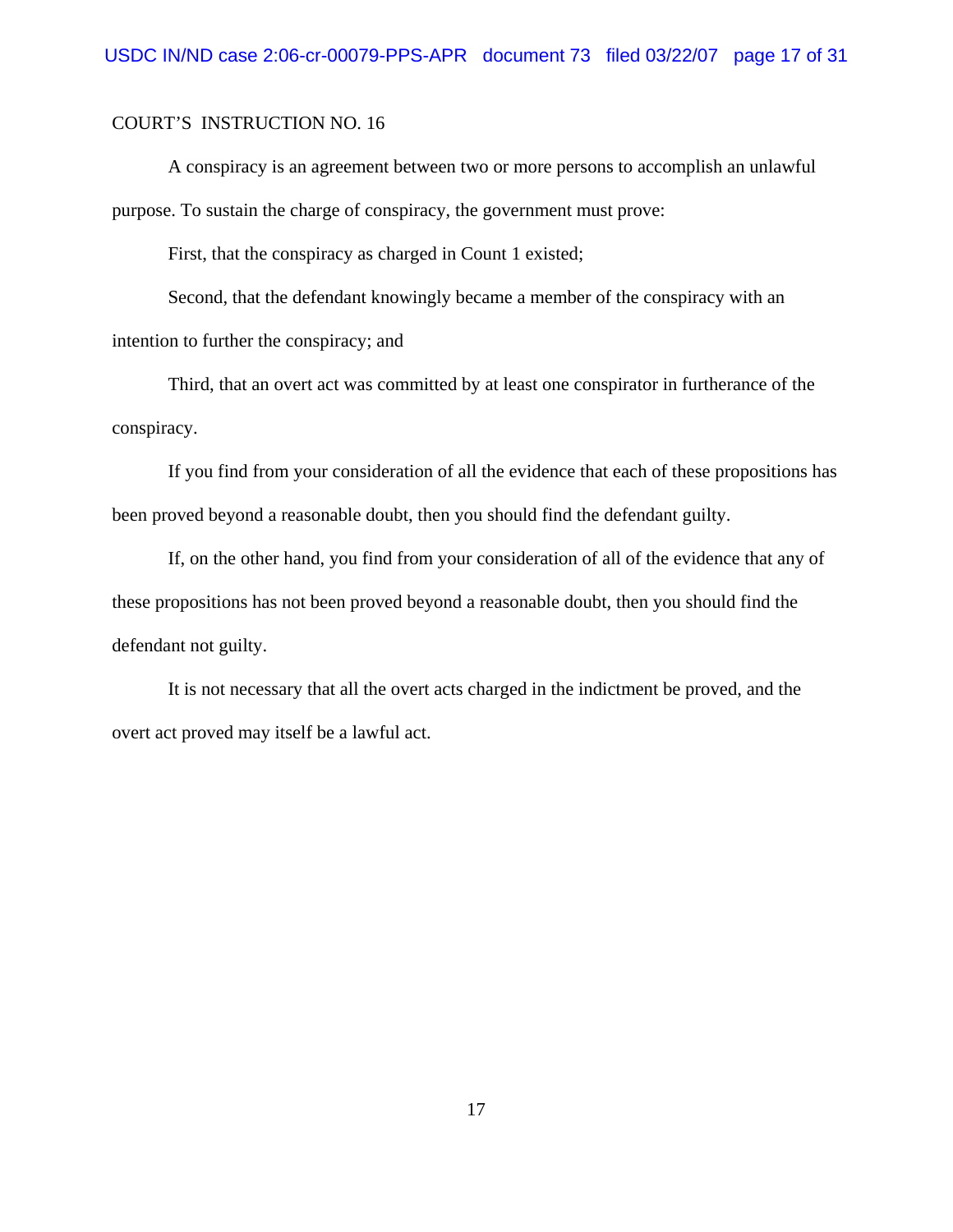The object of the conspiracy alleged in Count 1 of the indictment in this case is selling or offering for sale drug paraphernalia in violation of Title 21, United States Code, Section 863.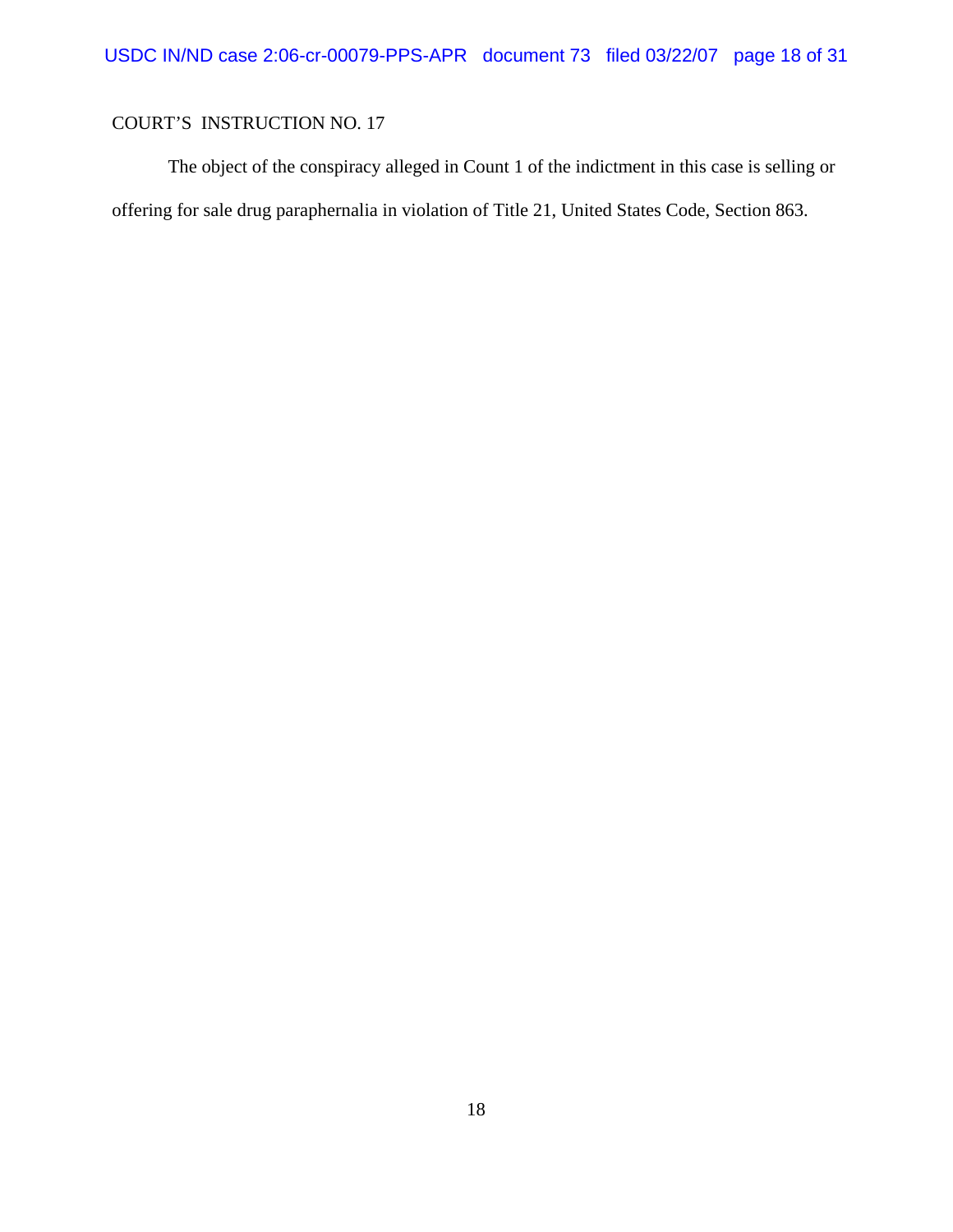When the word "knowingly" is used in these instructions, it means that the defendant realized what she was doing and was aware of the nature of her conduct, and did not act through ignorance, mistake or accident. Knowledge may be proved by the defendant's conduct, and by all the facts and circumstances surrounding the case. You may infer knowledge from a combination of suspicion and indifference to the truth. If you find that a person had a strong suspicion that things were not what they seemed or that someone had withheld some important facts, yet shut his eyes for fear of what he would learn, you may conclude that he acted knowingly, as I have used that word. You may not conclude that the defendant had knowledge if she was merely negligent in not discovering the truth.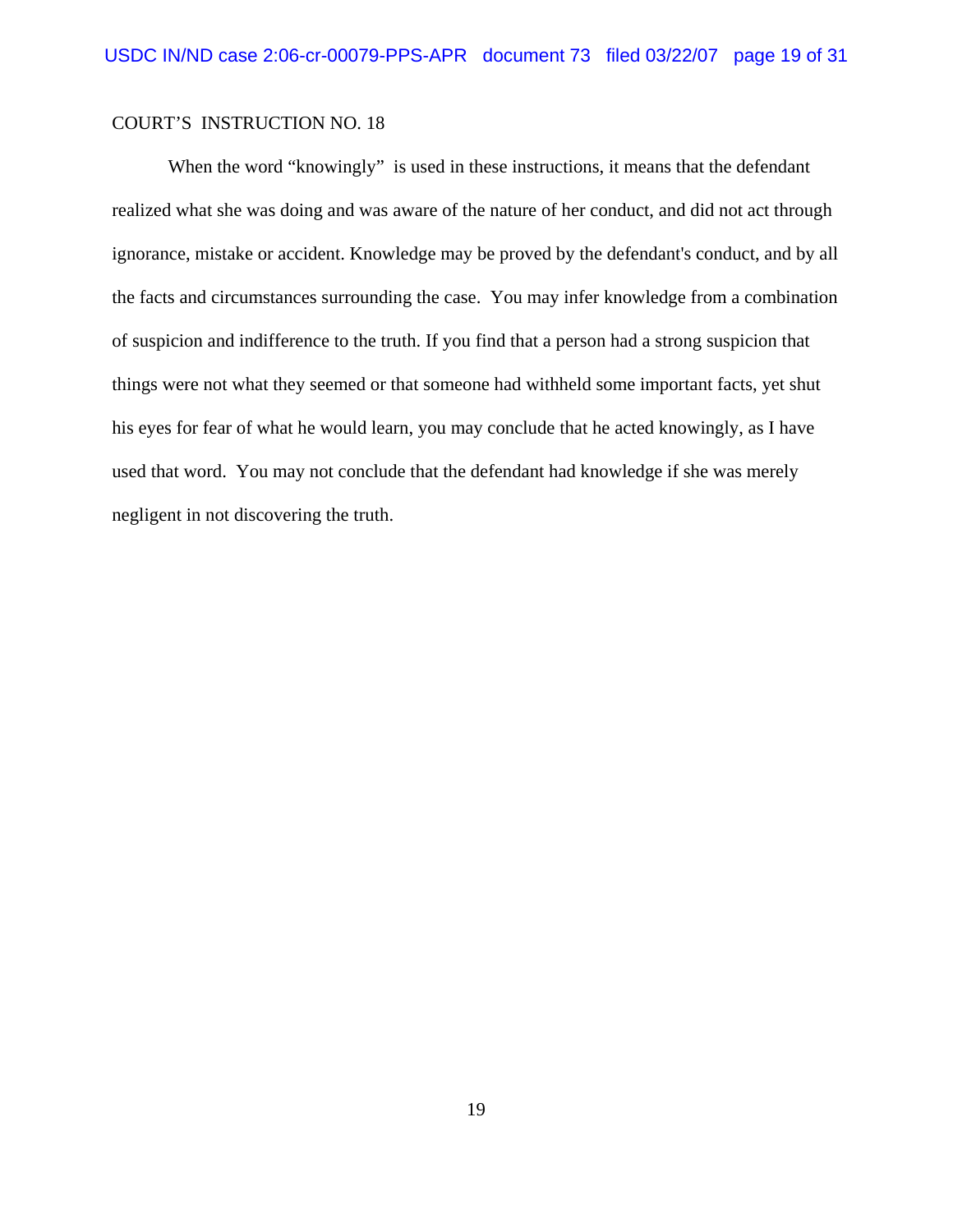A defendant's association with conspirators or persons involved in a criminal enterprise is not by itself sufficient to prove her participation or membership in a conspiracy.

If a defendant performed acts that advanced a criminal activity but had no knowledge that a crime was being committed or was about to be committed, those acts alone are not sufficient to establish the defendant's guilt.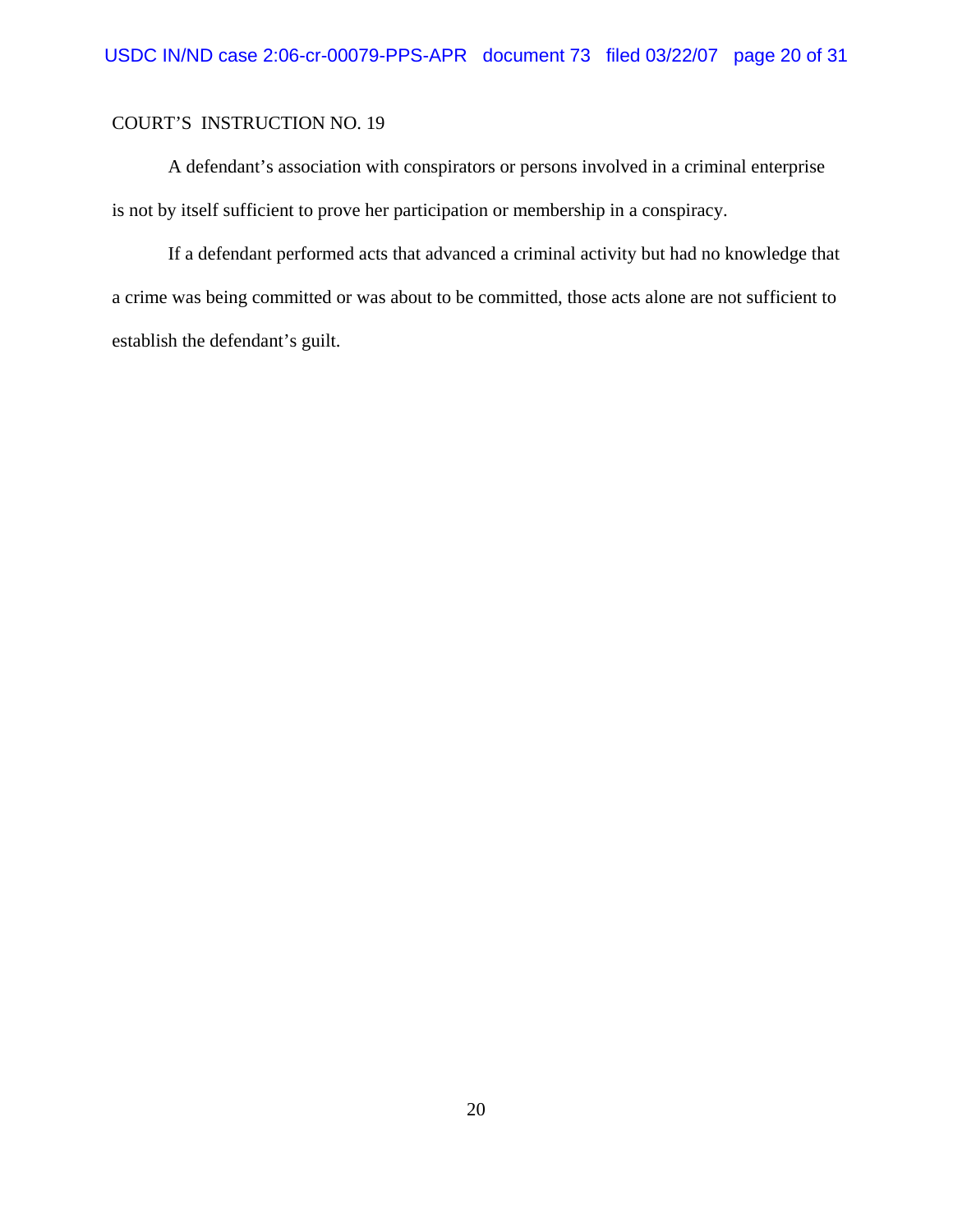Count 9 of the indictment charges the defendant with knowingly selling and offering to sell drug paraphernalia in violation of Title 21, United States Code, Section 863.

COURT'S INSTRUCTION NO. 21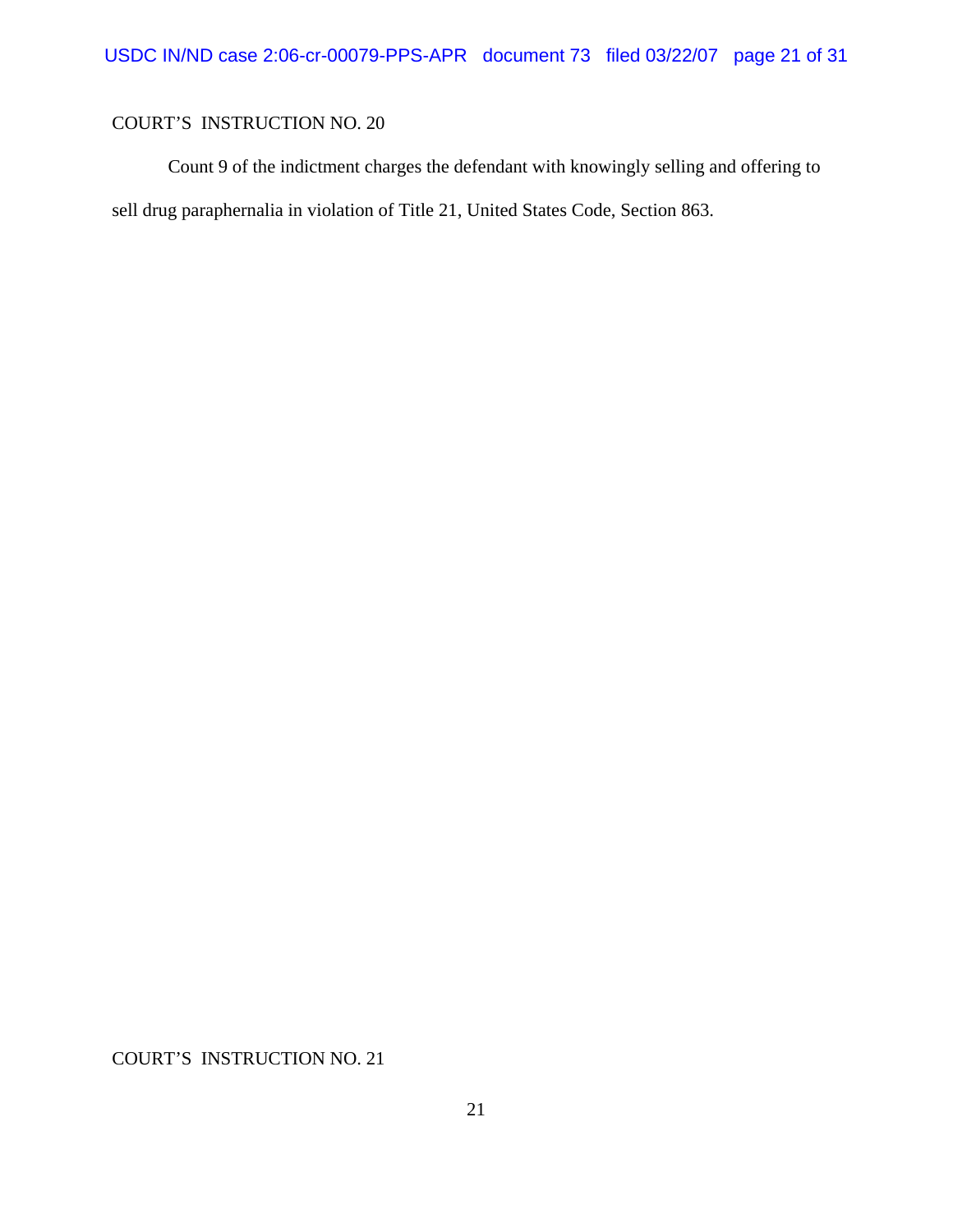To sustain the charge contained in Count 9 of the indictment the government must prove the following propositions:

First: That on or about the dates set forth in the indictment, the defendant did knowingly offer for sale, or sold, paraphernalia; and

Second: That the paraphernalia offered for sale, or sold, was primarily intended or designed for drug use.

If you find from your consideration of all the evidence that each of these propositions has been proved beyond a reasonable doubt, then you should find the defendant guilty of that charge.

If, on the other hand, you find from your consideration of all of the evidence that any of these propositions has not been proved beyond a reasonable doubt, then you should find the defendant not guilty of that charge.

#### COURT'S INSTRUCTION NO. 22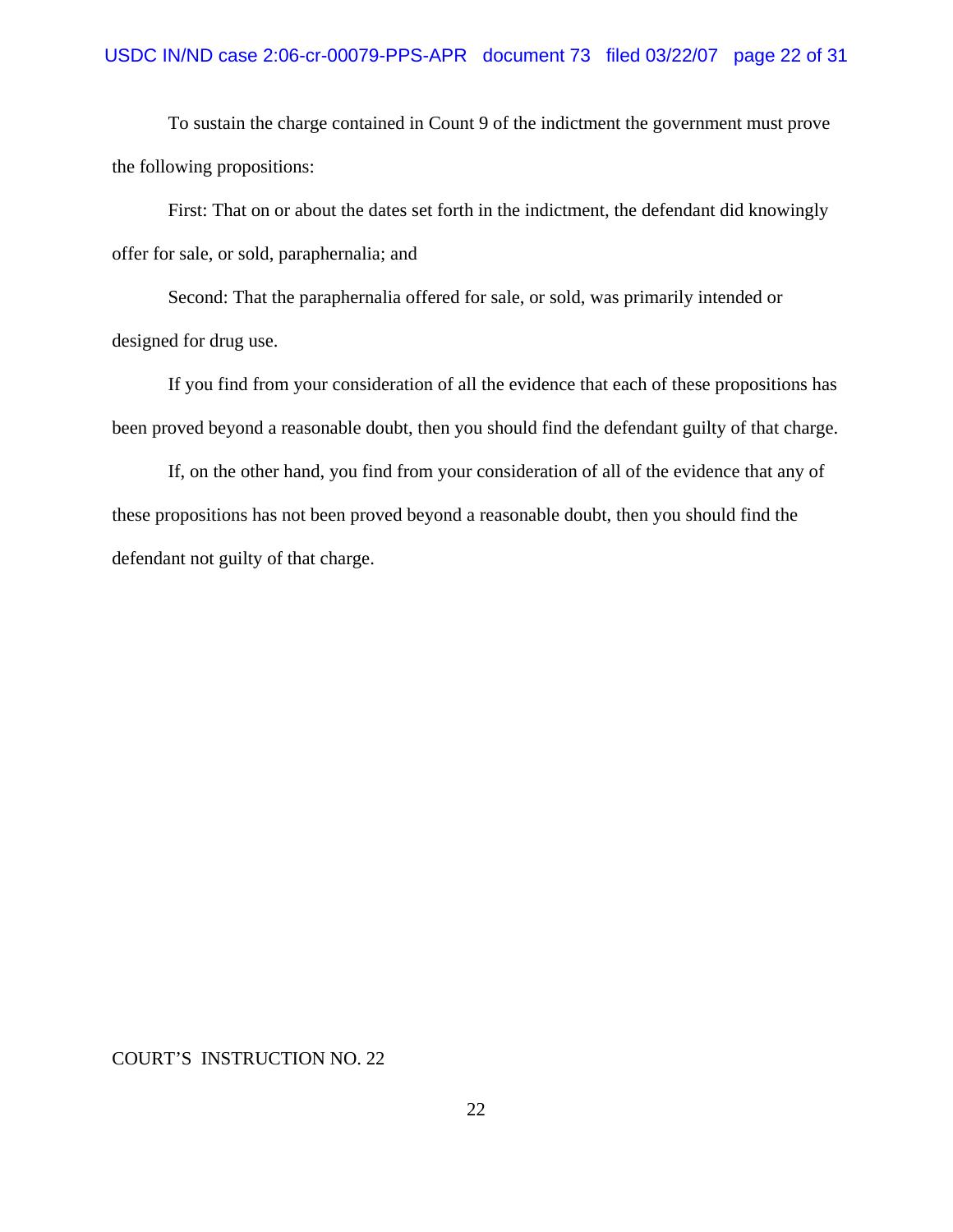An item is "designed for use" as drug paraphernalia if it is principally used with illegal

drugs by virtue of its objective features, *i.e.* features designed by the manufacturer. The

objective characteristics of some items establish that they are designed specifically for use with

controlled substances. Items that meet the "designed for use" standard constitute drug

paraphernalia irrespective of the knowledge or intent of one who sells them or offers them for

sale.

You are instructed as a matter of law that

(1) metal, wooden, acrylic, glass, stone, plastic, or ceramic pipes with or without screens, permanent screens, hashish heads, or punctured metal bowls; (2) water pipes; (3) carburetion tubes and devices; (4) smoking and carburetion masks; (5) roach clips: meaning objects used to hold burning material, such as a marihuana cigarette, that has become too small or too short to be held in the hand; (6) miniature spoons with level capacities of one-tenth cubic centimeter or less; (7) chamber pipes; (8) carburetor pipes; (9) electric pipes; (10) air-driven pipes; (11) chillums; (12) bongs; (13) ice pipes or chillers;

are items of drug paraphernalia.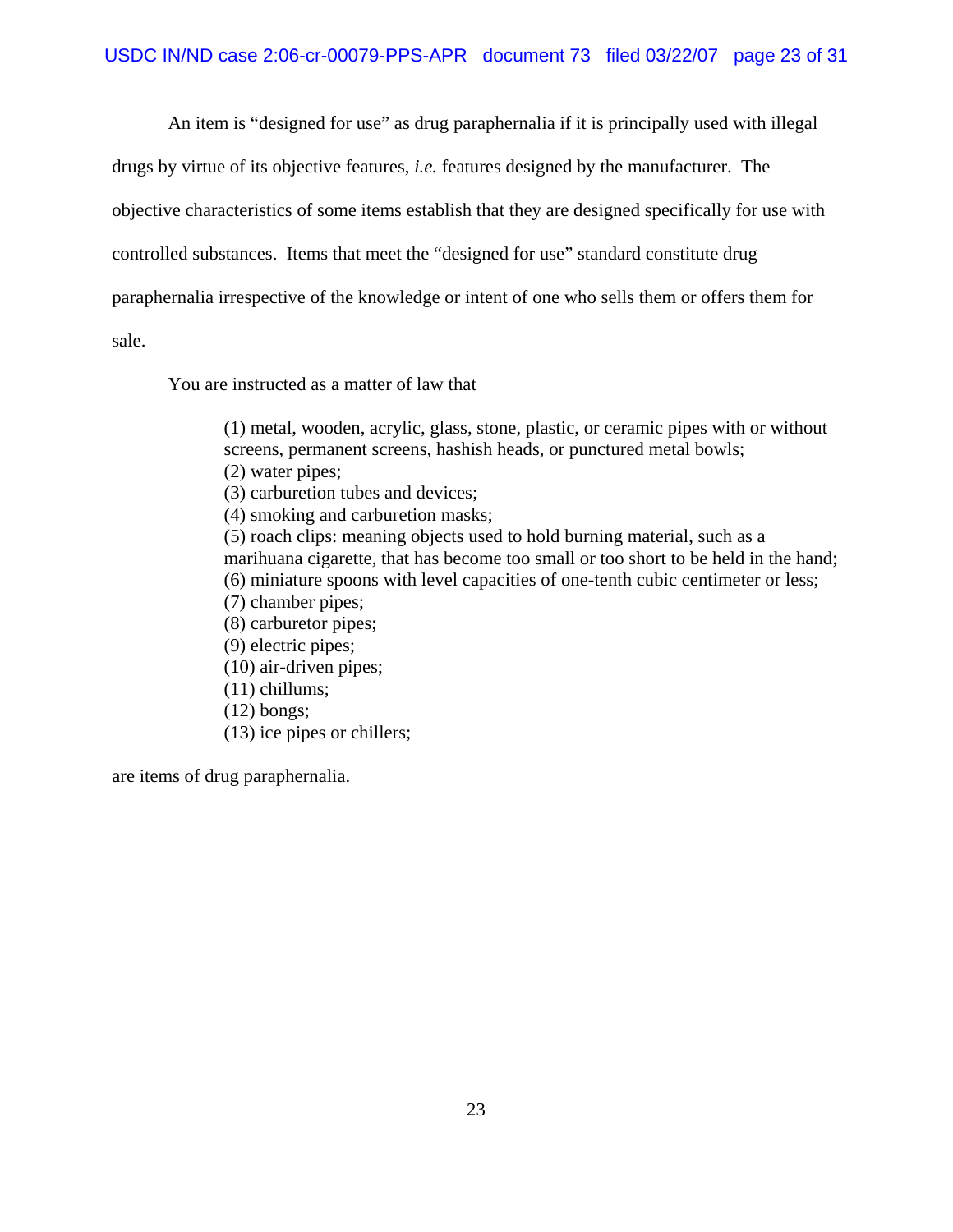In order to prove that paraphernalia is "primarily intended" for drug use, the government must prove that the defendant was aware that customers in general were likely to use the merchandise with illegal drugs.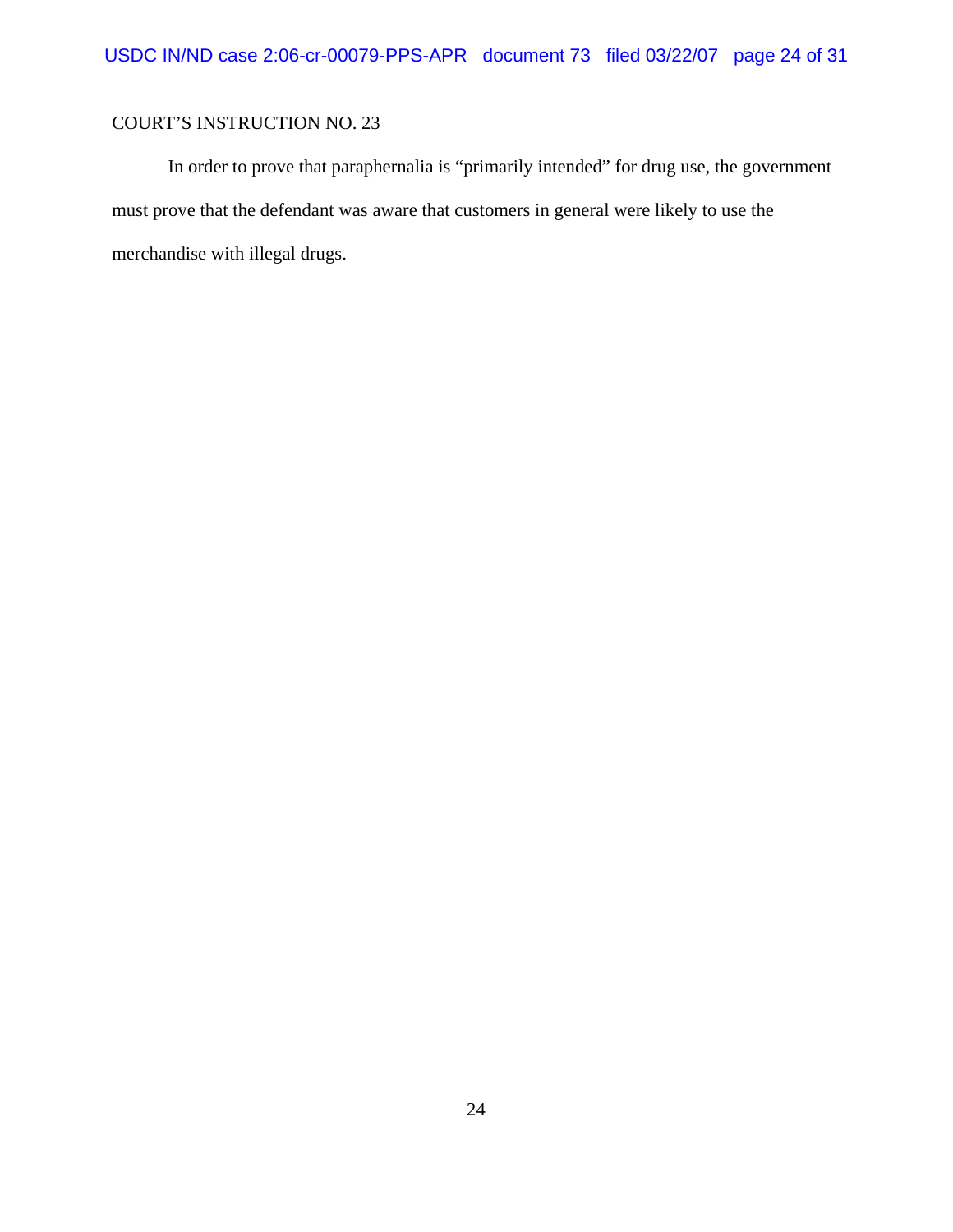In determining whether an item is "primarily intended" for drug use, for those items that are not specifically listed in Instruction No. 22, you may consider the following:

- (1) Instructions, oral or written, provided with the item concerning its use;
- (2) Descriptive materials accompanying the items which explain or depict its use;
- (3) National and local advertising concerning its use;
- (4) The manner in which the item is displayed for sale;
- (5) Whether the owner or anyone in control of the item is a dealer of tobacco products; and
- (6) The existence and scope of legitimate uses of the item.

In addition, for those items not specifically listed in Instruction No. 22, if you find that the items are traditionally intended for use with tobacco products, including any pipe, paper or accessory, then you must find that the defendant is not guilty.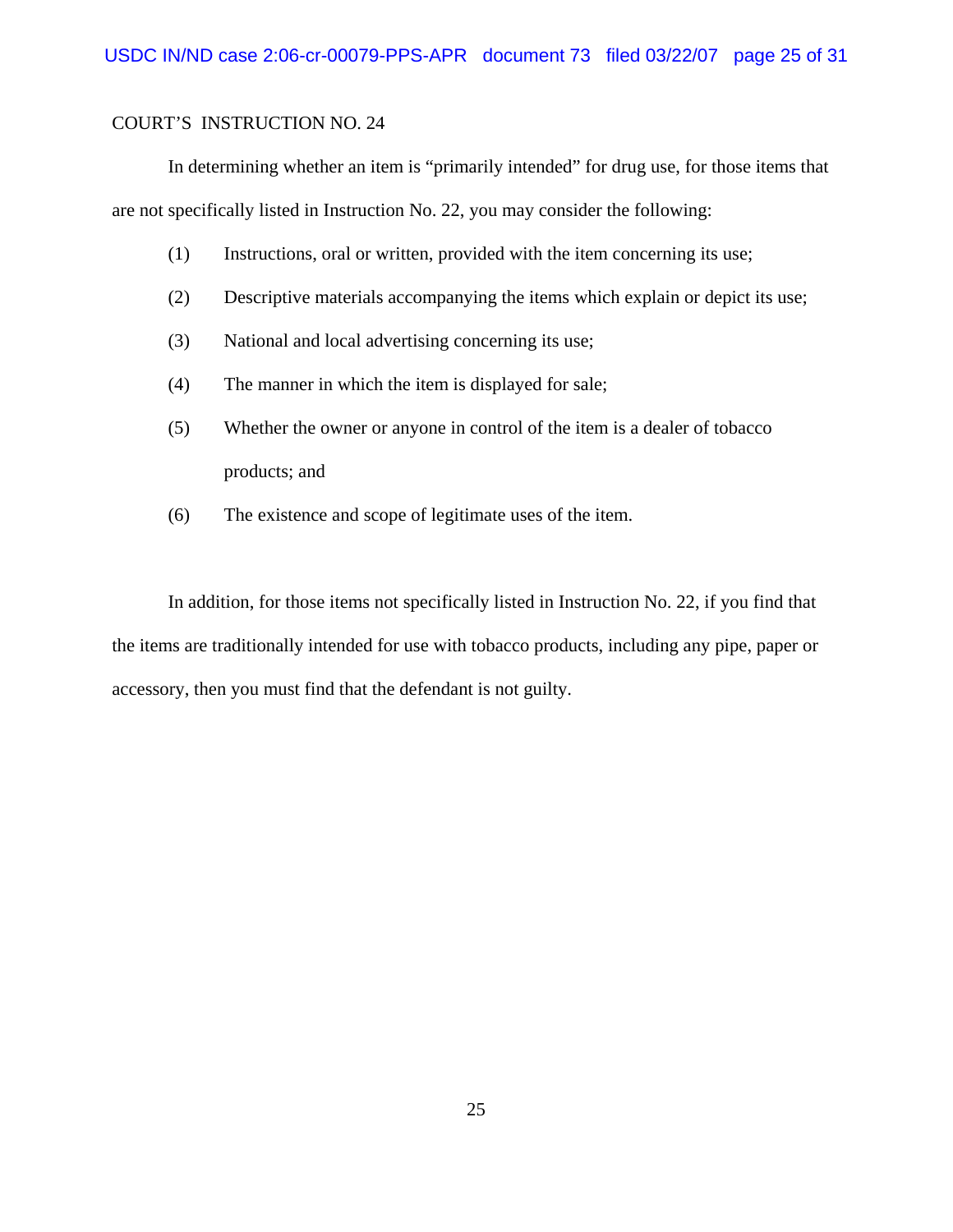The indictment charges that the offense was committed "on or about" certain specified dates. The government must prove that the alleged offense happened reasonably close to that date but is not required to prove that the alleged offense happened on that exact date.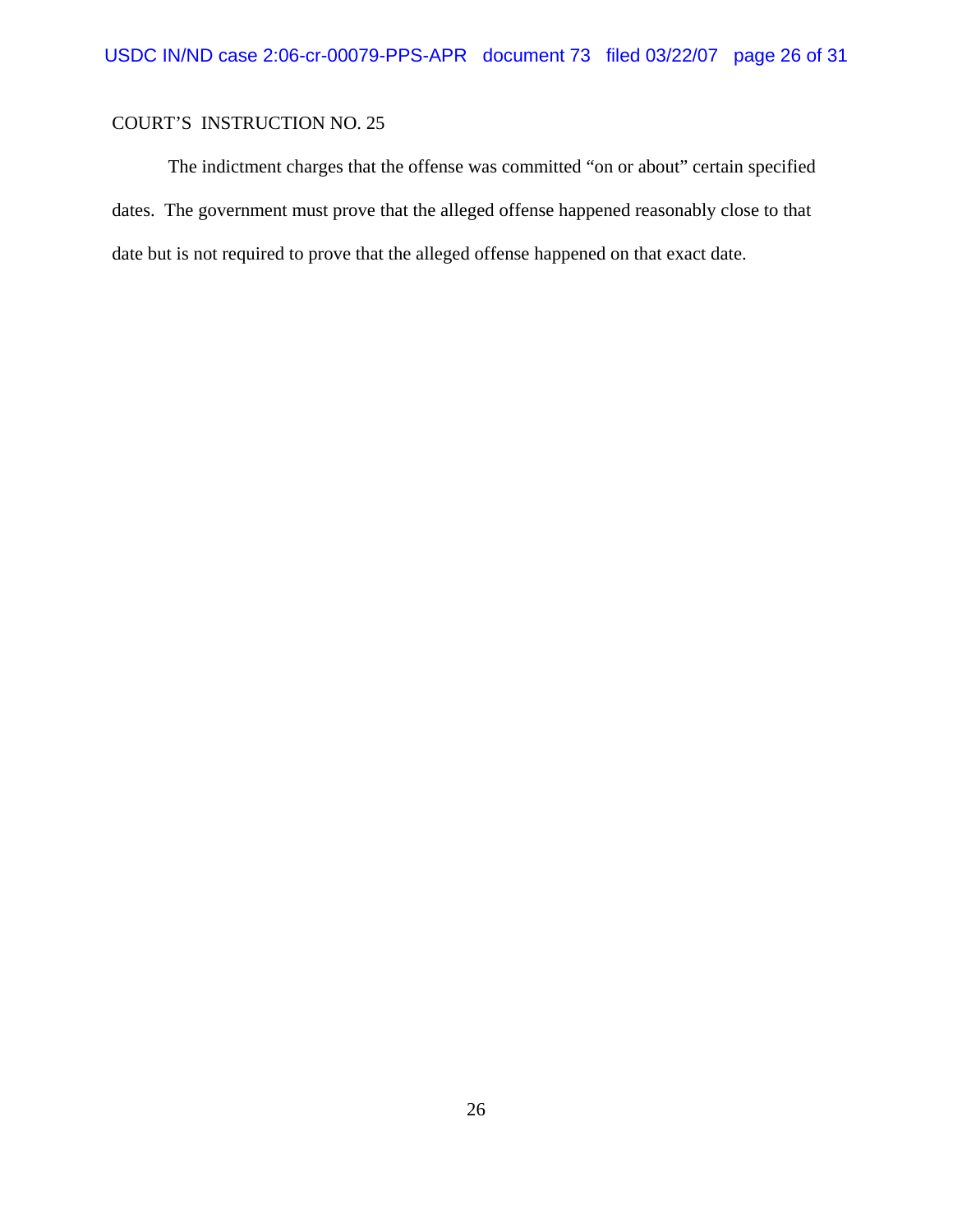Any person who knowingly aids, counsels, commands, induces or procures the commission of an offense may be found guilty of that offense. That person must knowingly associate with the criminal activity, participate in the activity, and try to make it succeed.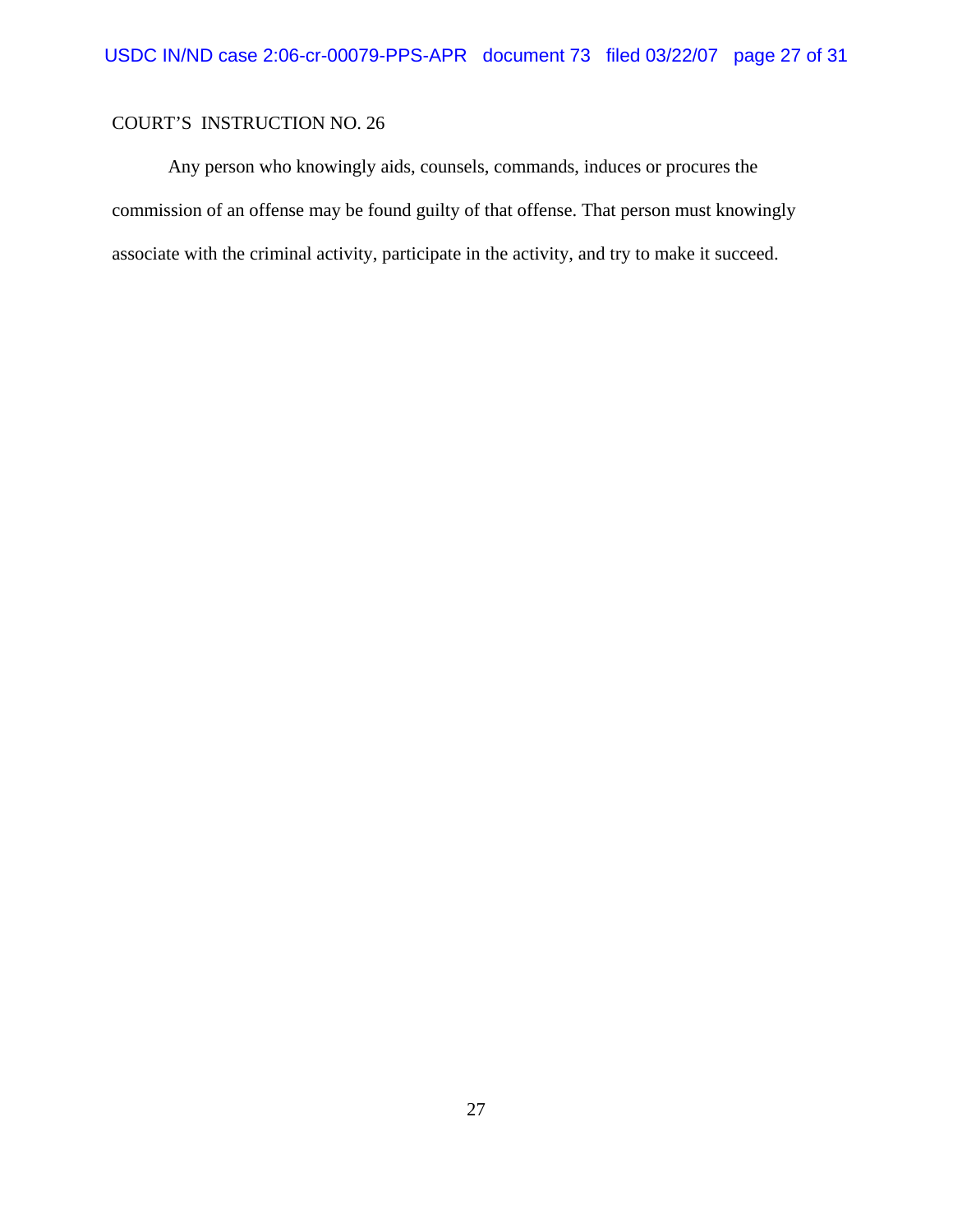Upon retiring to the jury room, select one of your number as your foreperson. The foreperson will preside over your deliberations and will be your representative here in court.

A verdict form has been prepared for you.

Take this form to the jury room, and when you have reached unanimous agreement on the verdict, your foreperson will fill in and date the form, and each of you will sign and date it.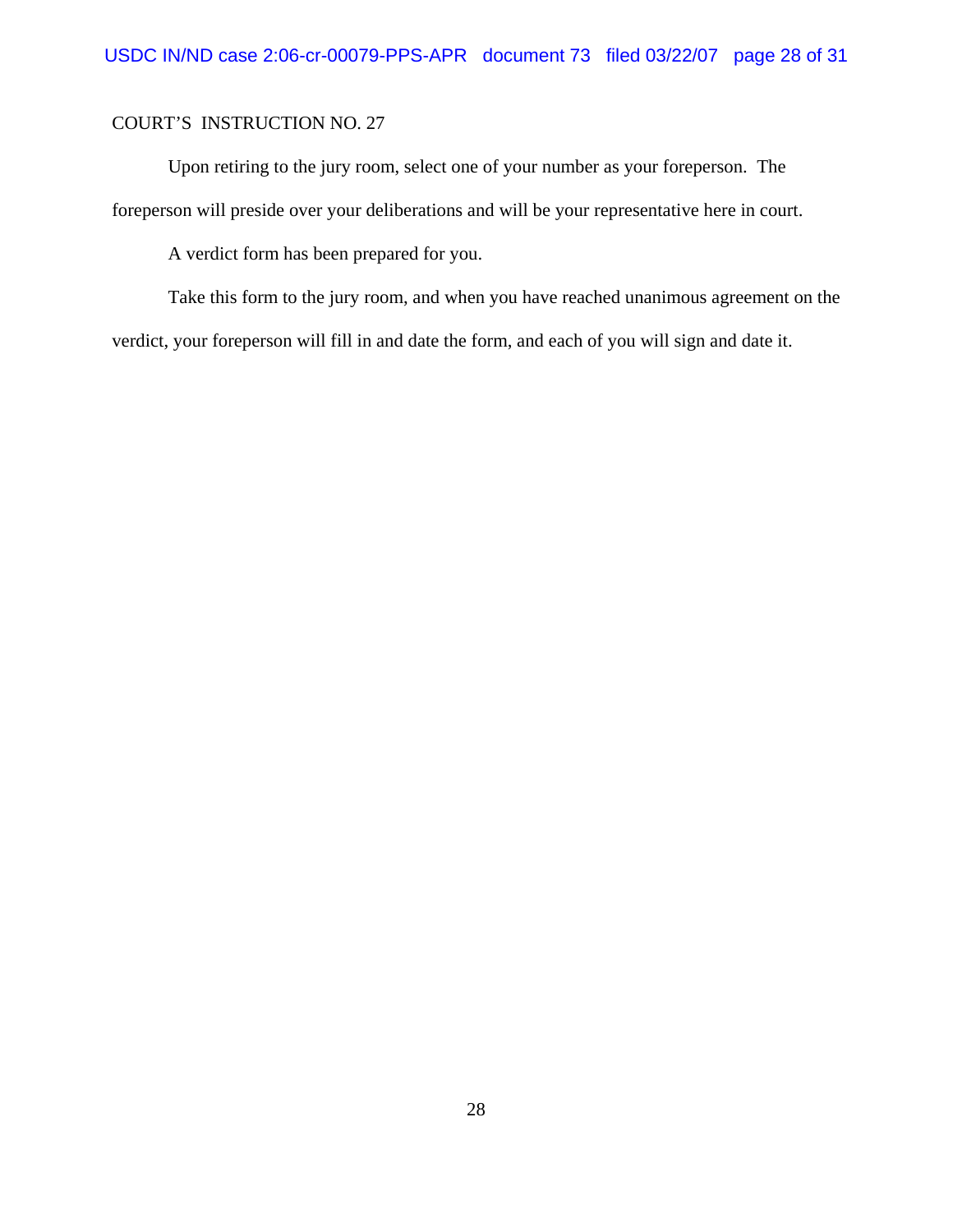Each count of the indictment charges the defendant with having committed a separate offense.

Each count and the evidence relating to it should be considered separately, and a separate verdict should be returned as to each count. Your verdict of guilty or not guilty of an offense charged in one count should not control your decision as to any other count.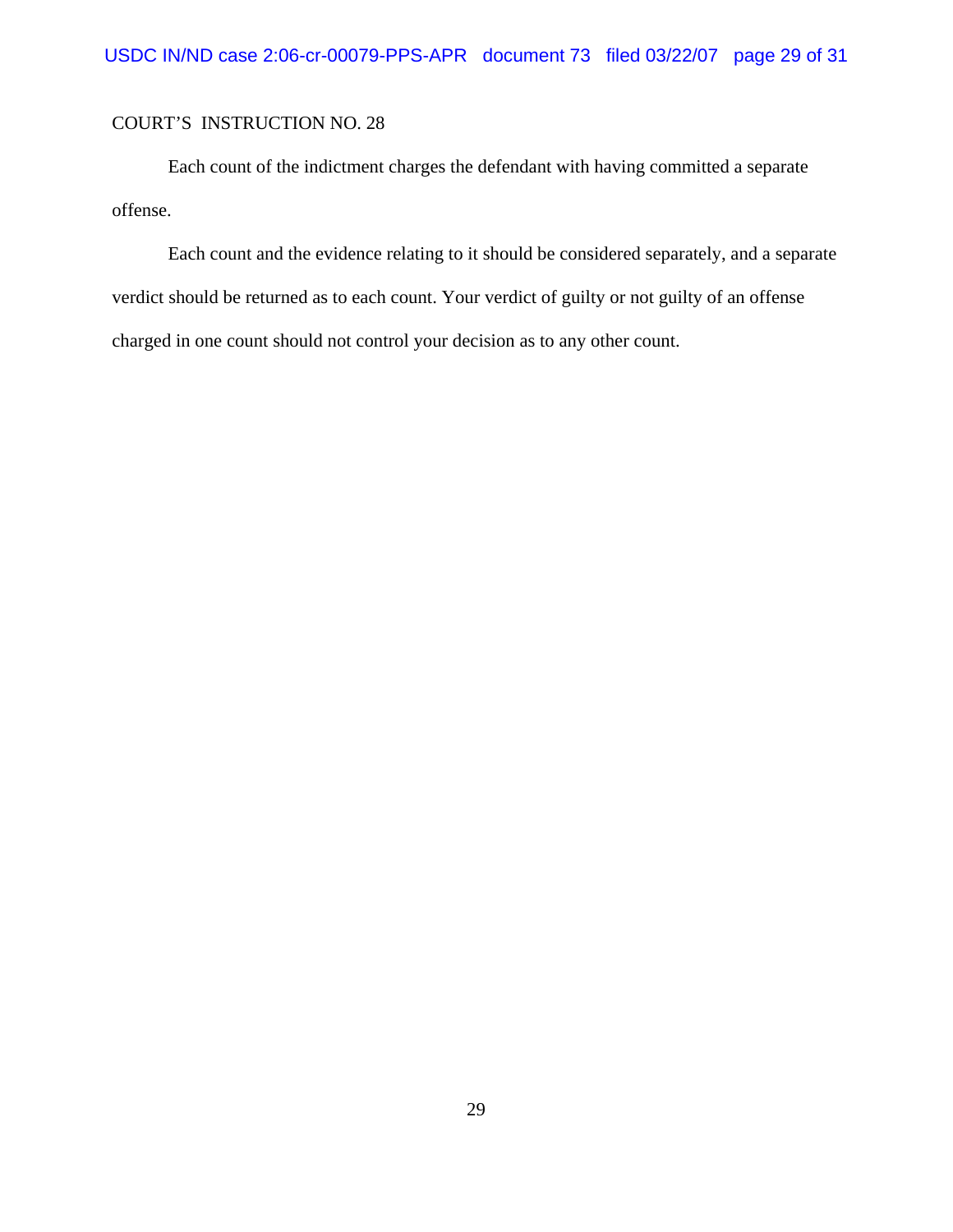I do not anticipate that you will need to communicate with me. If you do, however, the only proper way is in writing, signed by the foreperson, or if he or she is unwilling to do so, by some other juror, and given to the marshal.